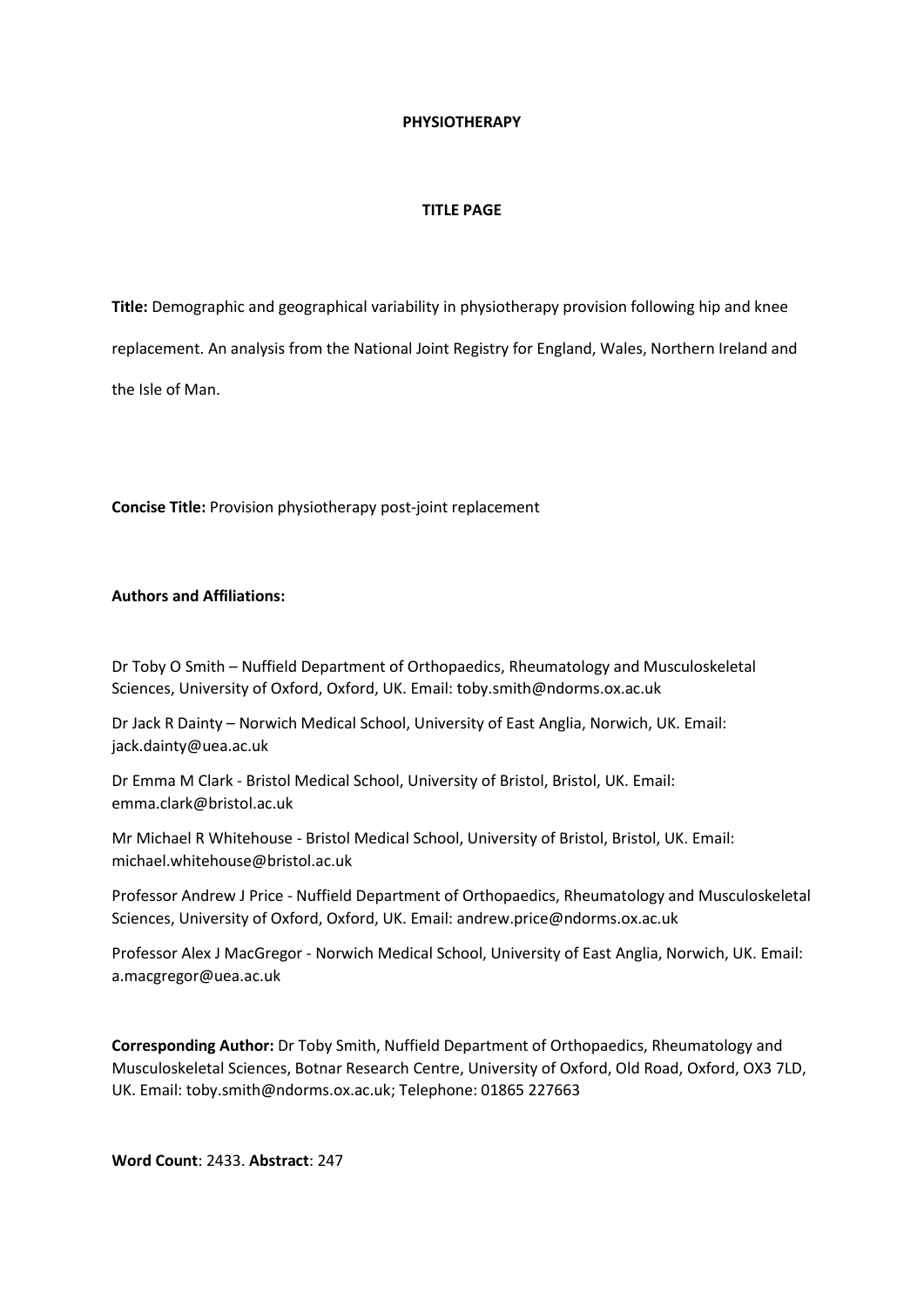#### **ABSTRACT**

**BACKGROUND:** Total hip (THR) and knee replacement (TKR) are two of the most common elective orthopaedic procedures worldwide. Physiotherapy is core to the recovery of people following joint replacement. However, there remains uncertainty as to physiotherapy provision at a national level.

**OBJECTIVES:** To examine the relationship between patient impairment and geographical variation on the provision of physiotherapy among patients who undergo primary total hip or knee replacement (THR/TKR).

**DESIGN:** Population-based observational cohort study.

**METHODS:** Patients undergoing THR (n=17,338) or TKR (n=20,260) recorded in the National Joint Registry for England (NJR) between 2009 and 2010 and completed Patient Reported Outcome Measures (PROMs) questionnaires at Baseline and 12 months postoperatively. Data were analysed on the frequency of physiotherapy over the first postoperative year across England's Strategic Health Authorities (SHAs). Logistic regression analyses examined the relationship between a range of patient and geographical characteristics and physiotherapy provision.

**RESULTS:** Following THR, patients were less likely to receive physiotherapy than TKR patients ('some' physio within  $1<sup>st</sup>$  post-operative year: 53% vs. 79%). People with worse functional outcomes 12 months postoperatively, received more physiotherapy after THR and TKR. There was substantial variation in provision of physiotherapy according to age (younger people received more physiotherapy), gender (females received more physiotherapy) ethnicity (non-whites received more physiotherapy) and geographical location (40% of patients from South West received some physiotherapy compared to 40 73% in London after THR).

**CONCLUSIONS:** There is substantial variation in the provision of physiotherapy nationally. This variation is not explained by differences by patient's clinical presentation.

**Keywords:** Rehabilitation; Arthroplasty; Lower Limb; Provision; Inequality; PROMs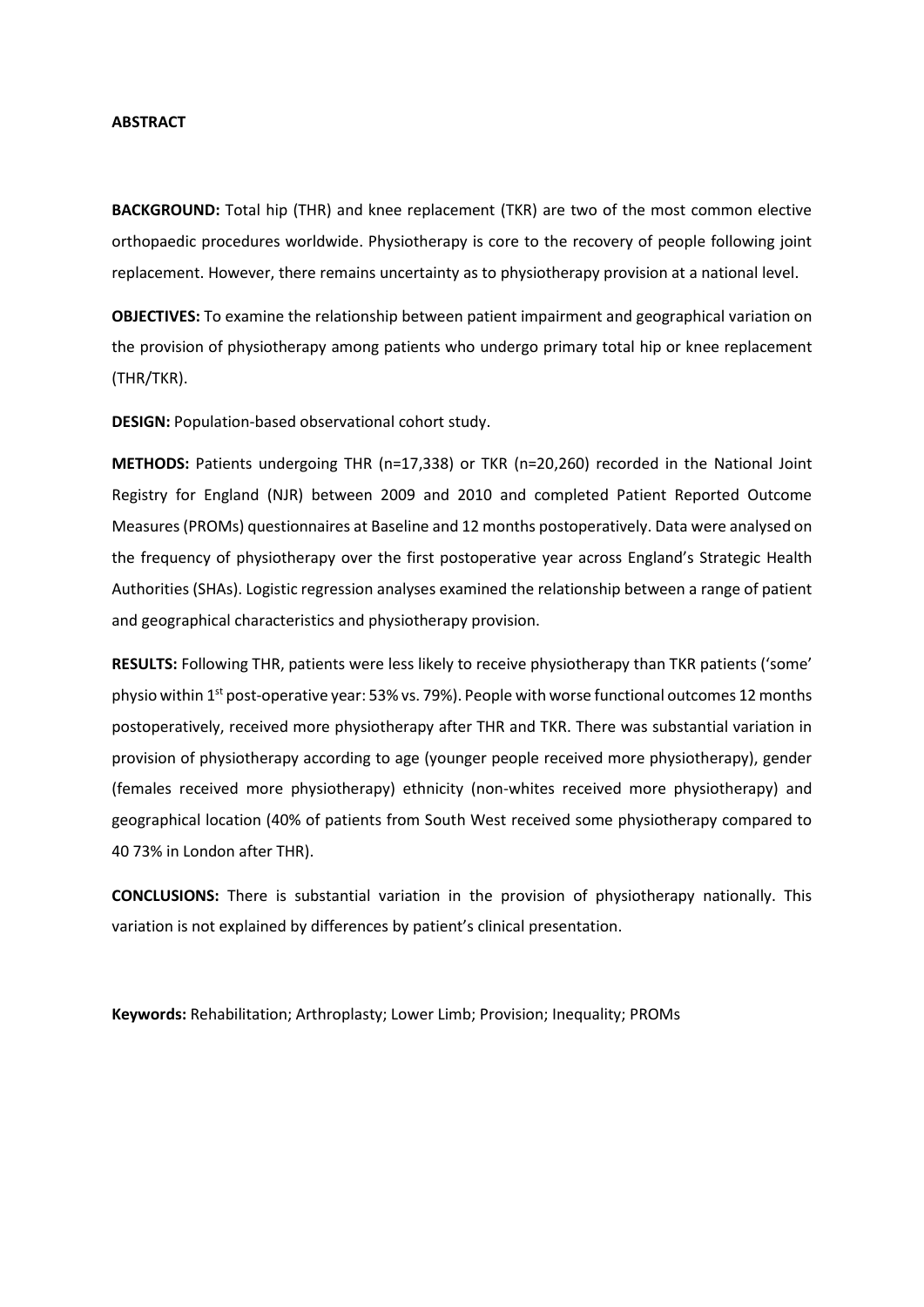## **CONTRIBUTION OF THE PAPER**

- Individuals with higher perceived disability are more likely to access physiotherapy within the first 12 postoperative months following THR or TKR.
- Access to physiotherapy following THR and TKR varies according to age, gender and ethnicity.
- There is significant geographic al variation in England for physiotherapy provision that is not accounted for by population demographics or by the perceived severity of impairment postoperatively.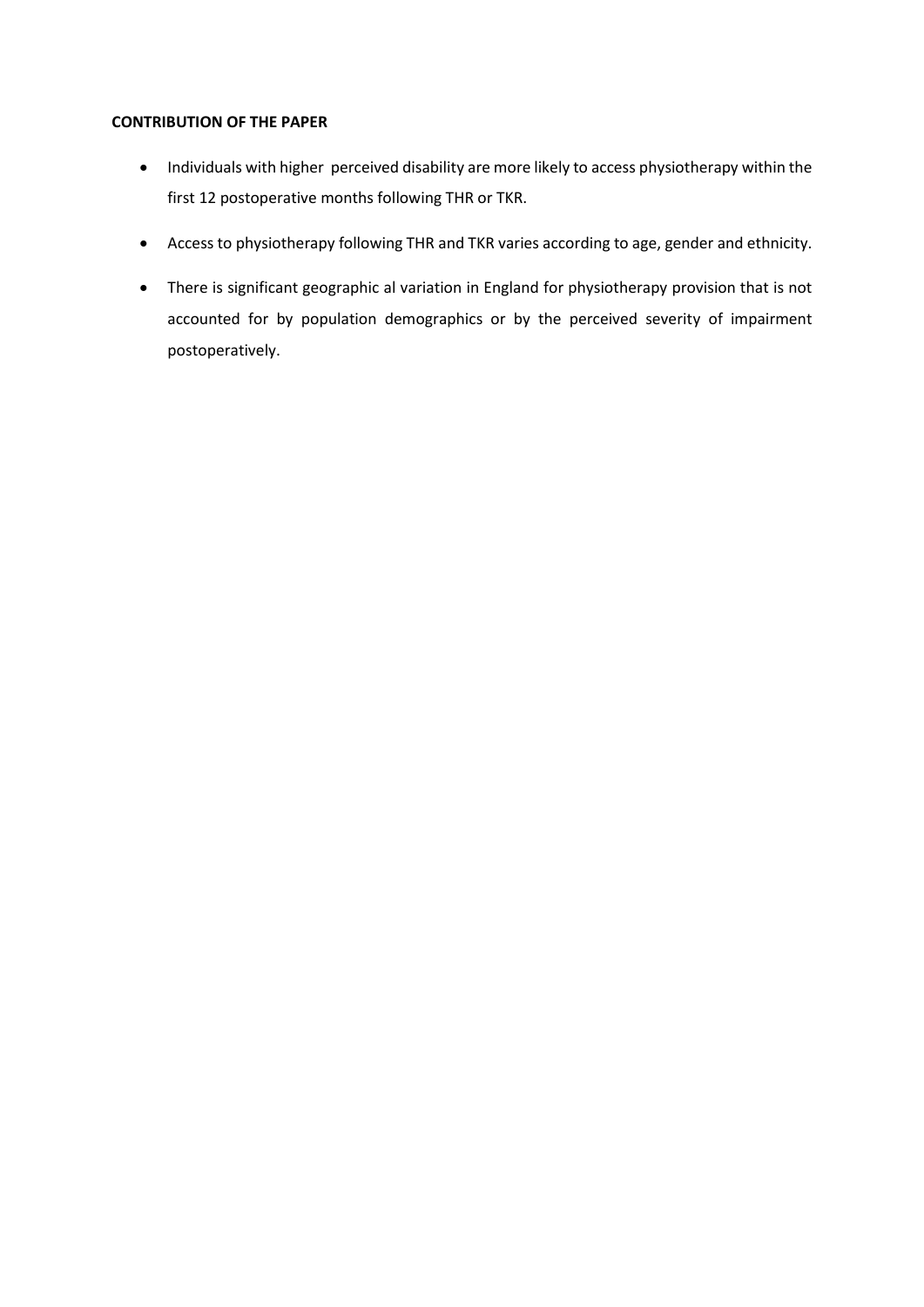### **INTRODUCTION**

Total hip (THR) and knee replacement (TKR) are two of the most common elective surgical procedures performed worldwide [1,2]. There were over 200,000 THR and TKR procedures carried out in England and Wales in 2017 [3]. Currently, the UK National Institute for Health and Care Excellence (NICE) recommend that THR and TKR should be offered to patients with end-stage hip or knee osteoarthritis [4]. Both procedures are successful interventions for reducing pain and increasing function [5,6].

Physiotherapy, principally exercise prescription and gait re-education, is advocated for people after THR and TKR [7,8]. Previous trials have demonstrated the effectiveness of physiotherapy for both groups of patients [9-11]. Westby et al [12] recommended that patients should be provided with a minimum of six weeks physiotherapy after THR and TKR, both for those whose recovery is uneventful and for those with immediately poor outcomes following surgery. Whilst these international recommendations are clear, there remains uncertainty as to what postoperative physiotherapy provision is within healthcare services in the United Kingdom (UK). There is substantial variability in the delivery and content of physiotherapy post-joint replacement [13]. This is currently being viewed by clinical commissioners in the UK who seek evidence to support or refute physiotherapy carepathways for people following joint replacement [14].

No data have been previously reported on the provision of physiotherapy at a national level in the NHS for individuals following THR or TKR. We present the first analysis of the National Joint Registry of England, Wales, Northern Ireland and the Isle of Man (NJR) data to determine: (objective 1) what the current level of physiotherapy provision is across England following primary THR and TKR; and (objective 2) what factors are associated with whether patients receive physiotherapy following THR or TKR.

## **PATIENTS and METHODS**

The Strengthening the Reporting of Observational Studies in Epidemiology (STROBE) guidelines were followed in the reporting of this comparative prospective cohort study [15].

#### **Setting and Data sources**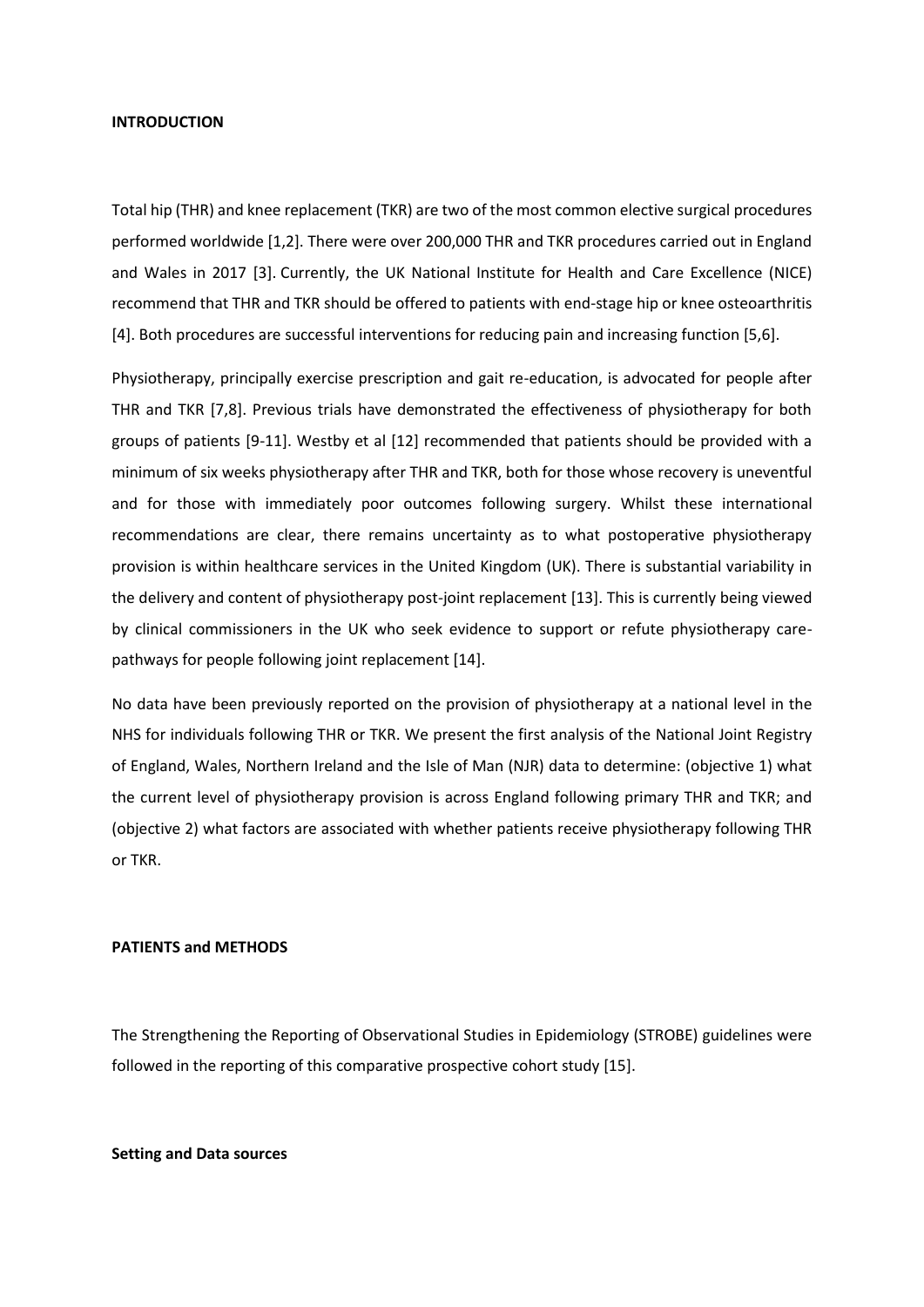The NJR was established in 2003. It is the largest joint replacement registry in the world, recording all primary THR and TKRs undertaken in England and Wales (and more recently Northern Ireland and the Isle of Man), including UK's National Health Service (NHS) and independently-funded procedures. The latest NJR report noted that in 2018 there were 92,874 primary THR and 99,093 primary TKR operations recorded in the NJR registry [3].

In 2009, the NJR commissioned a longitudinal patient reported outcome measures (PROMs) study in patients who underwent primary THR and TKR procedures in a 12 month period in 2009 and 2010. This analysis combined data obtained in the first year after surgery from the longitudinal study with preoperative data that had been obtained separately as part of routinely collected national PROMs data collection. The longitudinal study included details on access to physiotherapy in that first year. In 2010 the regsiter estimated that it had caputured data on 98% of implants [16].

The PROMs data were additionally linked to core data from the NJR that included details on the type of operation (hip or knee), age at surgery, body mass index (BMI), gender and the hospital site where the surgery was performed. Hospital Episode Statistics (HES) were also linked to enable the inclusion of postal district, allowing social deprivation to be inferred from data included in the English Indices of Multiple Deprivation (IMD) database [17]. HES linkage also provided information on ethnicity.

## **Participants**

Patients who underwent a primary THR or TKR performed in England between 2009 and 2010, registered in the NJR and were part of the NJR longitudinal PROMs programme. **Supplementary Figure 1** contains details of inclusion criteria and an overview of the rationale for the final patient cohort. **Supplementary Figure 1** contains details of inclusion criteria and an overview of the rationale for the final patient cohort.

### **Outcome measures by objective**

*Primary objective measure:* provision of physiotherapy (yes/no) was self-reported on questionnaires returned at a mean one year (standard deviation: 0.3) postoperatively. Participants recorded if they had received physiotherapy within the follow-up interval, and how many physiotherapy sessions they had received. This was categorised as 'none', 1-5, 6-10 or more than 10 sessions. Geographical variation was analysed by Strategy Health Authority (SHA) which was the structure of health provision in the NHS from 2002 to 2013. Data were analysed by the boundaries of 10 SHA's in England [18].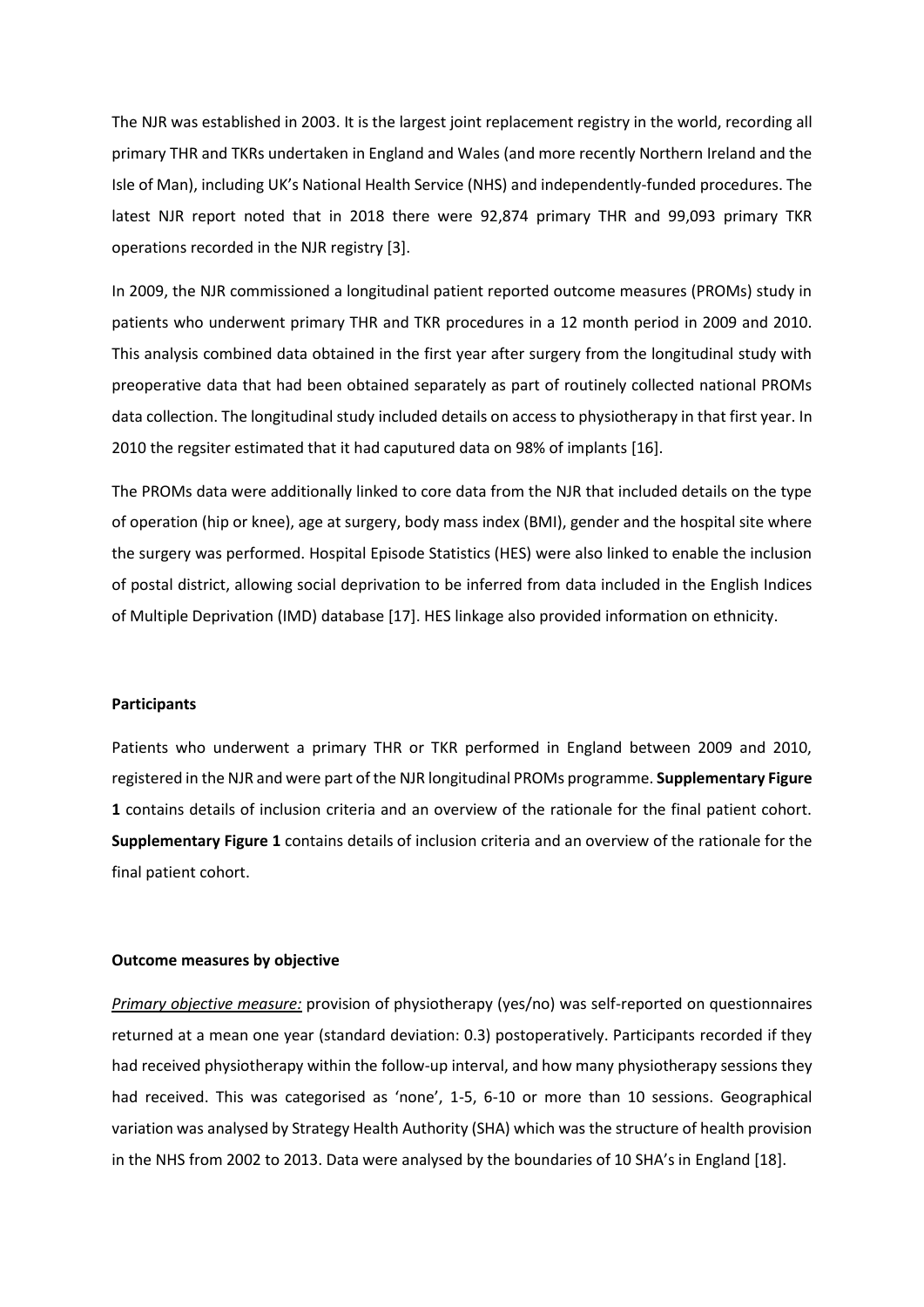*Second objective measures:* Patient-related preoperative clinical variables including: age, gender, cohabiting/home circumstance and ethnicity. We also collected data on social deprivation measured by the IMD. This consists of data on: income; employment; health and disability; education, skills and training; barriers to housing and services; living environment; and crime, and is a ranking of areas in England from one (most deprived) to 32,844 (least deprived area).[17] Joint-specific disability was assessed within the 12-month PROMs questionnaire using the measurement of the Oxford Hip Score (OHS) [19] and the Oxford Knee Score (OKS) [20]. Both scores consist of 12 questions, coded as: '4=no problems' to '0=impossible to do'. The cumulative OHS/OKS score across the 12 questions was calculated using the individual scores with 0=worse and 48=best. If more than two questions were missing, the cumulative score for that patient was coded as 'missing'. If data was missing for up to two questions, the mean score from the other questions was used to impute a value [21]. In addition, data on co-existing diseases, disease severity and BMI were collected. Patient-related postoperative clinical variables included: OHS or OKS at 12 months. Geographical location was assessed using the Local Authority District (LAD) Rural Urban Classification [22].

#### **Data Analysis**

Descriptive statistics were presented as means with standard deviations, medians with interquartile ranges, or frequencies as percentages according to the type of data and data distribution. Geographical variability within England was also illustrated through mapping frequency of physiotherapy by SHA region.

In the analysis, data on the physiotherapy outcome was classified as either: 'none' (not received any physiotherapy postoperatively at year 1) versus 'some' (at least one session of physiotherapy postoperatively at year 1), or 'none' versus 'at least 10 sessions of physiotherapy'. After testing for normality, continuous data were analysed by two sample t-tests and categorical (2x2 tabular) data by chi-squared tests. Differences in physiotherapy provision between SHA were tested (using logistic regression) by comparing those patients who had answered 'none' for physiotherapy access at one year postoperatively to those patients who had answered 'some'. This analysis was adjusted to take into account the effects of age at surgery, gender, OHS (or OKS) and how rural (versus urban) patient location (as defined by the LAD Rural Urban Classification [22]). These variables were selected *a priori*.

All statistical analyses were performed using the R Statistics program (R Core Team (2015). R: A language and environment for statistical computing. R Foundation for Statistical Computing, Vienna, Austria. URL https://www.R-project.org/.)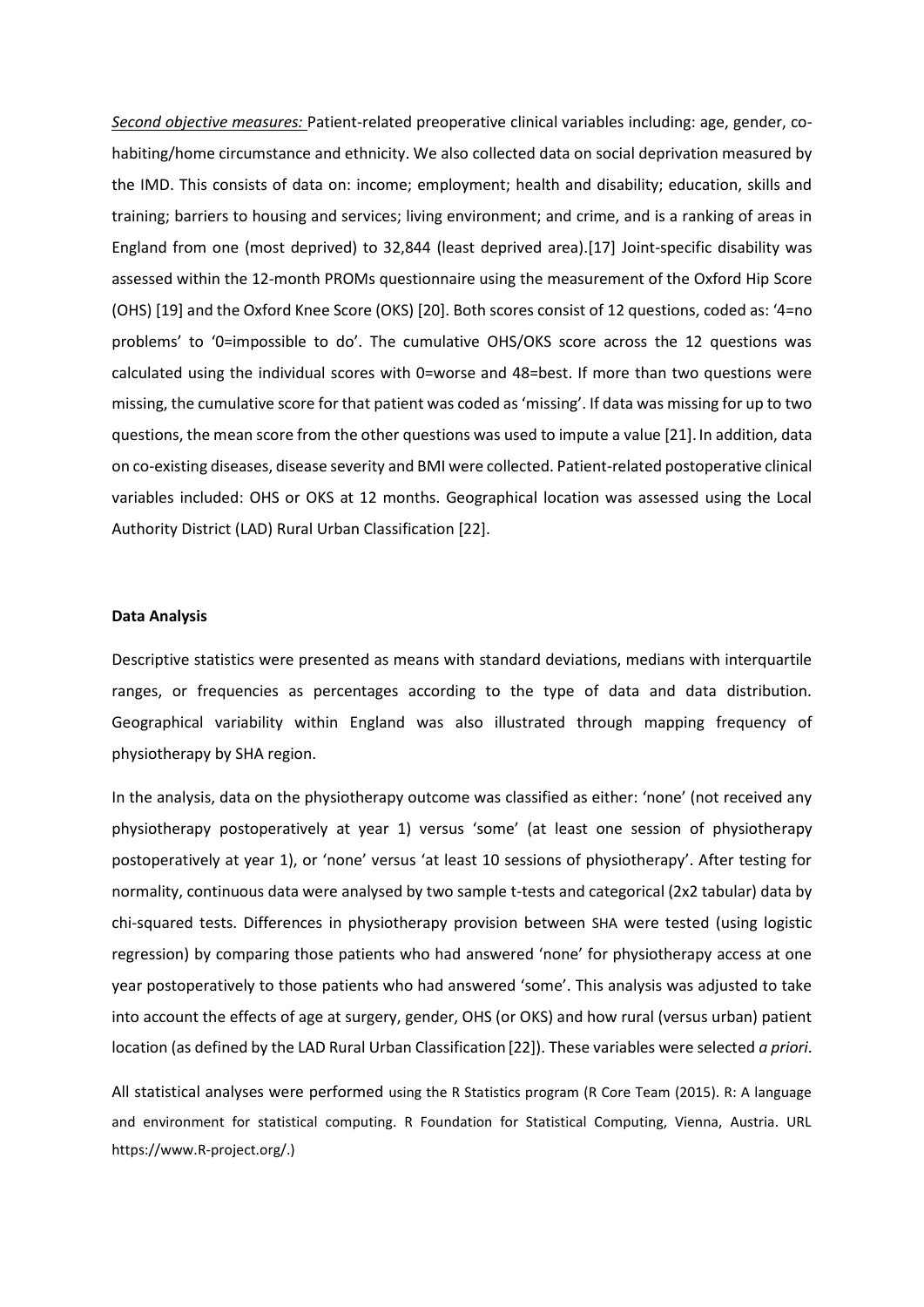### **RESULTS**

### *Characteristics of the population*

17,338 people following THR and 20,260 people following TKR were included in the analyses (**Supplementary Figure 1**). The characteristics of the cohort are presented in **Table 1** and **Table 2**.

In total, 4,111 people following THR and 4,537 people following TKR from the NJR longitudinal PROMs dataset were not included in the analysis due to missing data (**Supplementary Table 1**).

#### *Primary Objective: Provision of physiotherapy*

Across all regions in England, physiotherapy provision was greater following TKR compared to THR (**Figure 1**). Within the first postoperative year, 79% (16,058/20,260) of people following TKR received at least one physiotherapy session after hospital discharge compared to 53% (9273/17,338) of those following THR. Of those who received any physiotherapy for either procedure, most received between one and five sessions of treatment (75% (6949/9273) following THR and 63% (10,145/16,058) following TKR).

There was a substantial range in the provision of physiotherapy post-THR and TKR across England (**Figure 1; Figure 2**). For example, the South West SHA in England demonstrated lower provision of physiotherapy (40% (1003/2480) of patients had 'some') after THR than any of the other nine SHAs in England (range: 47% (1043/2199)-73% (905/1248); **Figure 2**; **Table 3**).

### *Secondary Objective: Factors affecting provision of physiotherapy*

Patients with higher self-reported disability for OHS and OKS at baseline and 12 months postoperatively received physiotherapy ('some' physiotherapy is defined as >=1 physiotherapy session) more frequently (THR: mean(SD) OHS (at 12 months): 'some' physiotherapy=38.0 (10.0) vs. no physiotherapy=40.6 (8.7) , p<0.001; TKR: mean(SD) OKS (at 12 months): 'some' 34.5 (10.5) vs. no 37.3 (9.8), p<0.001; **Supplementary Table 2; Figure 3; Figure 4**).

In the first 12 months postoperatively, the average age of those receiving physiotherapy was younger when compared with those receiving no physiotherapy (THR: mean(SD) age: 'some'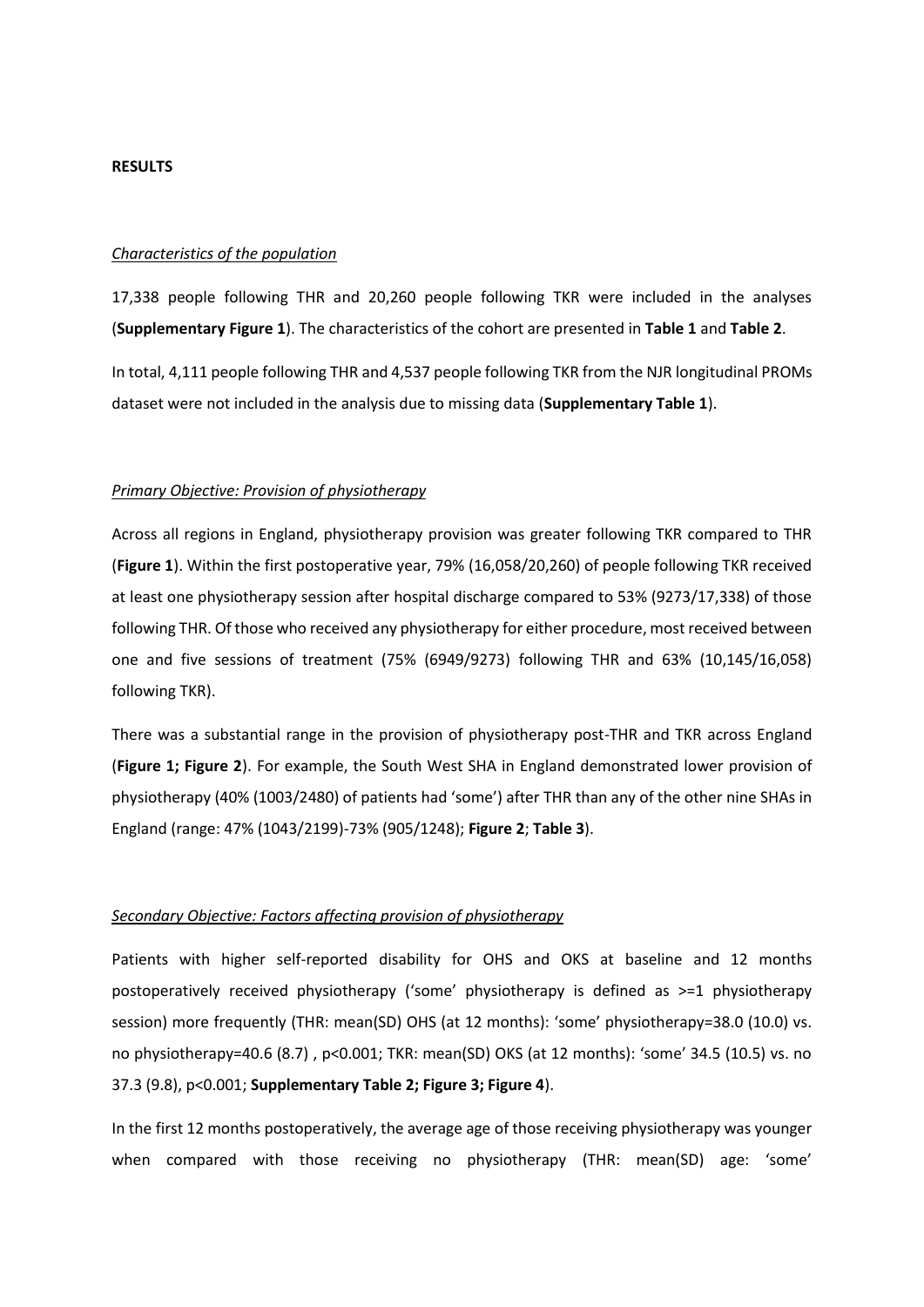physiotherapy=68.1 years (10.5) vs. no physiotherapy=69.0 (9.7); p<0.001; TKR: mean(SD) age: 68.7(9.1) vs. 70.6(8.8); p<0.001). A slightly higher proportion of women accessed at least one session of physiotherapy when compared with men (THR: 55% of women had 'some' vs. 51% of men had 'some' physiotherapy, p<0.05; TKR: 80% vs. 78%, p<0.05). A greater proportion of people who were non-white received physiotherapy compared to those who did not (THR: 64% non-white patients ('some' physiotherapy) vs. 36% non-white patients (no physiotherapy); p<0.05; TKR: 85% vs. 15%; p<0.05).

When analysing the characteristics of people who received 10 or more sessions of physiotherapy in the first postoperative year, a similar trend was evident where younger people accessed more physiotherapy (THR: mean(SD) age: >10 appointments=65.4 years (12.4) vs. no physiotherapy=69.0 years (9.7), p<0.05; TKR: mean(SD) age: 65.4(9.7) vs. 70.6(8.8), p<0.05), and women accessed more physiotherapy (THR: 5% of women had > 10 sessions vs. 3% of men had >10 sessions, p<0.05; TKR: 11% vs. 8%, p<0.05). Those who lived in a more urban area more frequently accessed 10 sessions or more of physiotherapy (THR: 67% urban area (>10 appointments) vs. 62% urban area (no physiotherapy), p<0.05; TKR: 73% vs. 68%, p<0.05).

Individuals from less deprived areas accessed more physiotherapy following TKR (mean(SD) IMD score: 'some' physiotherapy=20.0 (9.7)vs. no physiotherapy=20.6 (10.2), p=0.009). However, the difference in these scores was numerically small, being less than one point in the IMD index. There was no difference in access to physiotherapy according to deprivation for THR patients (mean(SD) IMD score: 'some' physiotherapy=19.3(9.6)vs. no physiotherapy=19.1(9.3), p=0.211). Those who lived in an urban area accessed more physiotherapy following THR (THR: 68% urban ('some' physiotherapy) vs. 62% urban (no physiotherapy), p<0.05), but there was no difference for the TKR patients (TKR: 68% vs. 69%, p=0.139).

There was a notable difference in physiotherapy access in the Strategic Health Authorities (SHA) of the South West, East Midlands, London and West Midlands (all relative to the East of England SHA) for both THR and TKR, which was not explained by variations in age, gender, perceived postoperative disability (OHS/OKS) or rural/urban variations within the SHAs (**Table 3**).

### **DISCUSSION**

This is the first nationwide study to report the provision of physiotherapy in England to people following primary THR and TKR. This has highlighted a difference in physiotherapy provision following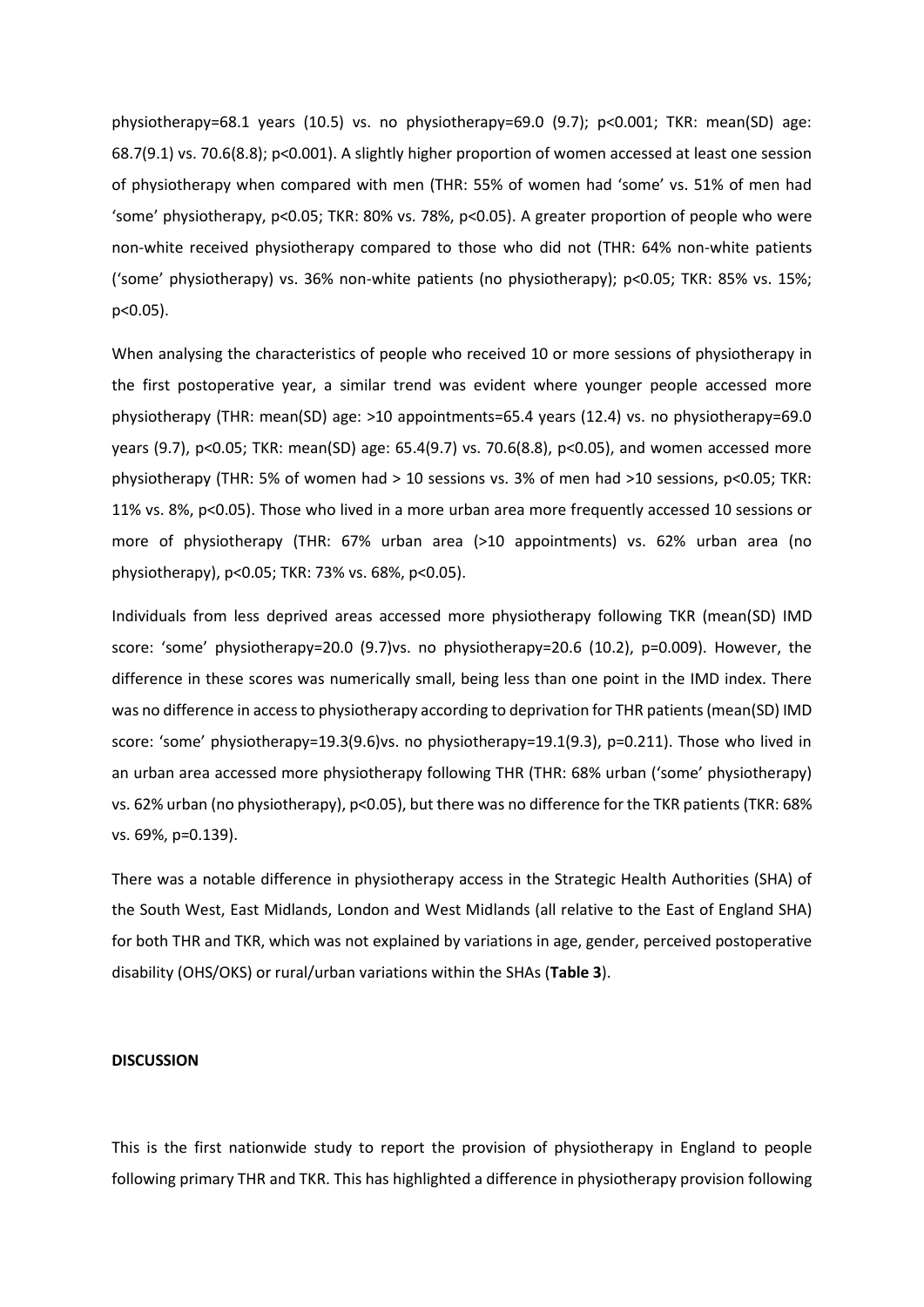THR and TKR, with variation attributed to geographic and patient characteristics. This variation is not explained by the degree of disability experienced. Health care inequality is a major challenge in primary and secondary care [23]. The variation reported in this analysis is of concern, and suggests that groups of patients in different regions of England may not be optimally managed, with differing access to resources and support following primary THR and TKR. This inequality should be considered by organisations who aim for parity in service provision across the UK such as NHS England, NICE and the Care Quality Commission.

These findings should be reflected against three important past studies. Artz et al [24] previously mapped the provision of physiotherapy following THR or TKR. This was a telephone survey of 24 highvolume hospitals in the UK. Whilst this study provided indicative data that there is some variability in physiotherapy provision following THR and TKR, due to the limited size and reach, it was not possible to determine the true variability across all centres who undertake THR or TKR in England. Furthermore, as this was a survey of physiotherapists, these data may reflect how physiotherapists expect to treat patients rather than the realities of what patients are referred for or receive. In other healthcare systems, Jones et al[25] has previously explored practice variations in physiotherapy following THR and TKR, although only within one region of Canada (Alberta). They reported some variability across providers, but this was largely on an individual level rather than at a region level, as assessed in our data. Finally, Hamilton et al's [13] recent analysis of 2769 patients who self-referred to physiotherapy (or not) following THR and TKR in a UK teaching hospital. They reported that not all patients selfreferred and those who did had poorer outcomes, suggesting greater clinical need. This highlights that not all patients necessarily require post-operative physiotherapy but that variation should be disability-dependent..

The findings based on national-level data show that while, as might be expected, those patients who are more impaired receive more physiotherapy postoperatively, there are substantial differences in the provision of physiotherapy nationally and that provision may be determined by factors which are unrelated to an individual's clinical need. This variability should be corrected in current service provision to provide a more equitable provision. The reported variation may primarily be related to resources relating to service provision. Alternatively the variation might be the result of differences in individual preferences for self-management. It remains unclear the extent to which an individual's preference or willingness to seek physiotherapy may be of importance in determining the uptake of any standard physiotherapy treatment which is prescribed. Further study is therefore warranted to better understand the findings reported as to why physiotherapy was not universally provided to or adopted by individuals following THR and TKR.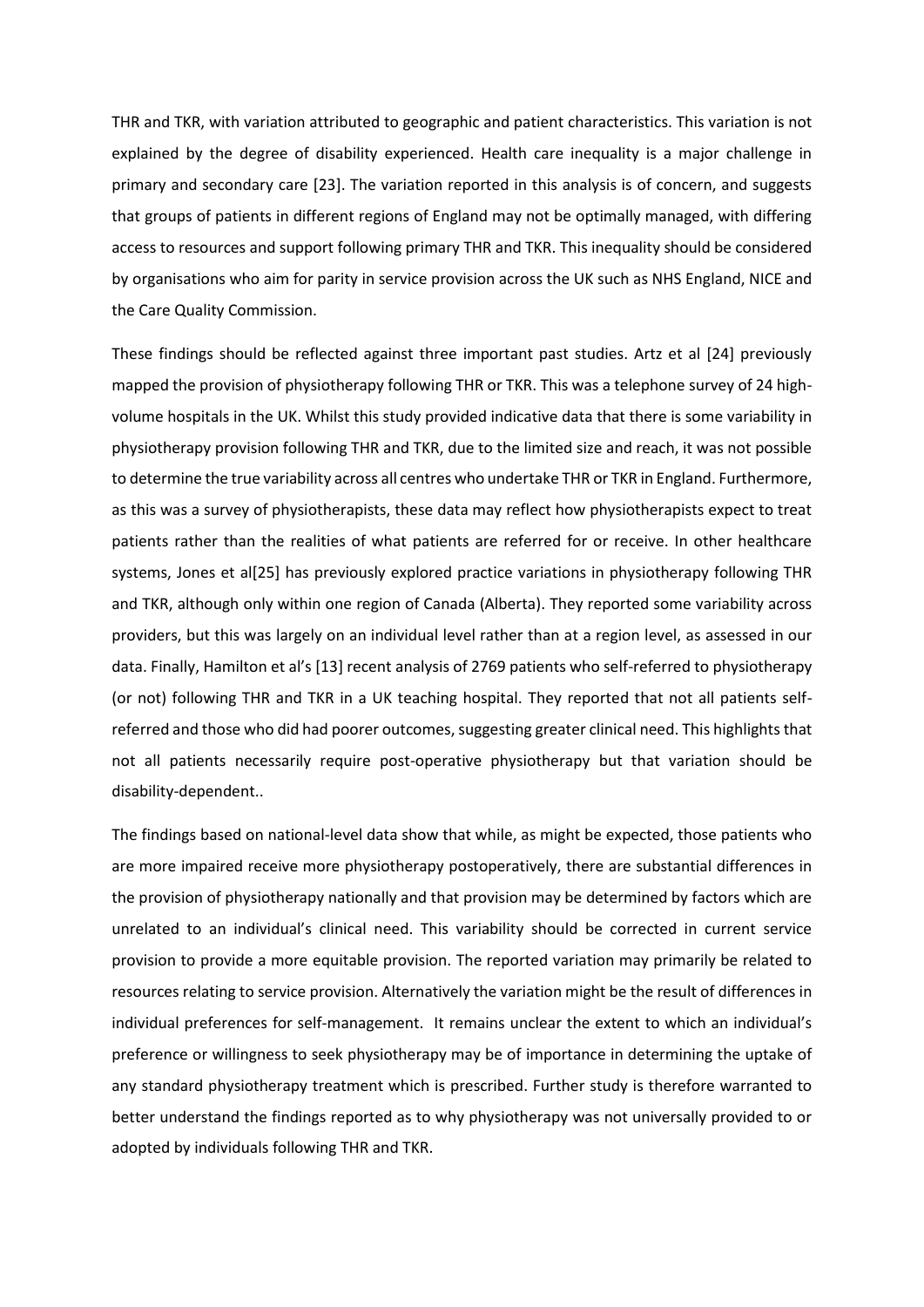There is consensus based on evidence that land-based physiotherapy is effective.[7,8] However, there is limited consensus or recommendation on how physiotherapy provision should be implemented. There also remains uncertainty on a minimum standard on what is considered effective, based on dosage, period, delivery personnel and other prescribing variables. This may account, in part, for the current national variation in practice as demonstrated in these findings. NICE are currently preparing their guidelines around the wider management of hip, knee and shoulder replacement [26]. These new guidelines may provide a clear benchmark to assess the quality of service provision. However, our results should be used as baseline data for a future analysis of the impact of these NICE guidelines on reducing geographical variation in physiotherapy provision after THR and TKR.

The principal strength of this study was that it was performed on a large generalisable sample from a national prospective cohort with comprehensive coverage of THR and TKR. However, there was missing data for 4111 THRs and 4537 TKRs. The characteristics of this cohort were not different to the analysed cohort, providing assurances that differential bias was of low risk between analysed and missing participant data (**Supplementary Table 1**). Large sample size can result in small group differences achieving statistical significance and care must be taken to decide if they are important or clinically relevant. Further limitations include a reliance on patient recall of physiotherapy sessions. However, patients were asked to recall access to physiotherapy within one year of their procedure, and we believe that for most, the accuracy of their recall in this timeframe, is likely to be high. It was not possible to determine the precise exercise protocols that were implemented by the physiotherapists within these appointments. The quality of the service provided (through whatever quality indices) has not been explored. Whilst there may have been some variability in the interventions such as the prescription of hydrotherapy, resistance versus aerobic exercise and whether physiotherapy sessions were individual or group-based, the current evidence suggests that there are likely to be minimal difference in outcome following THR and TKR across the different approaches [7,10,11]. Finally, the data included in this analysis were collected in 2009 to 2010. While the provision of physiotherapy has not altered since this time, further assessment may be warranted to explore changes in NHS and clinical commissioning group practice.

To conclude, this analysis demonstrates that there is wide geographical variation in physiotherapy provision in England that is not accounted for by patient characteristics or perceived severity of impairment after the operation. Younger, female patients in urban areas are accessing more physiotherapy postoperatively .The study highlights the need to understand reasons for non-universal provision of an effective, evidence-based, physiotherapy intervention for patients following primary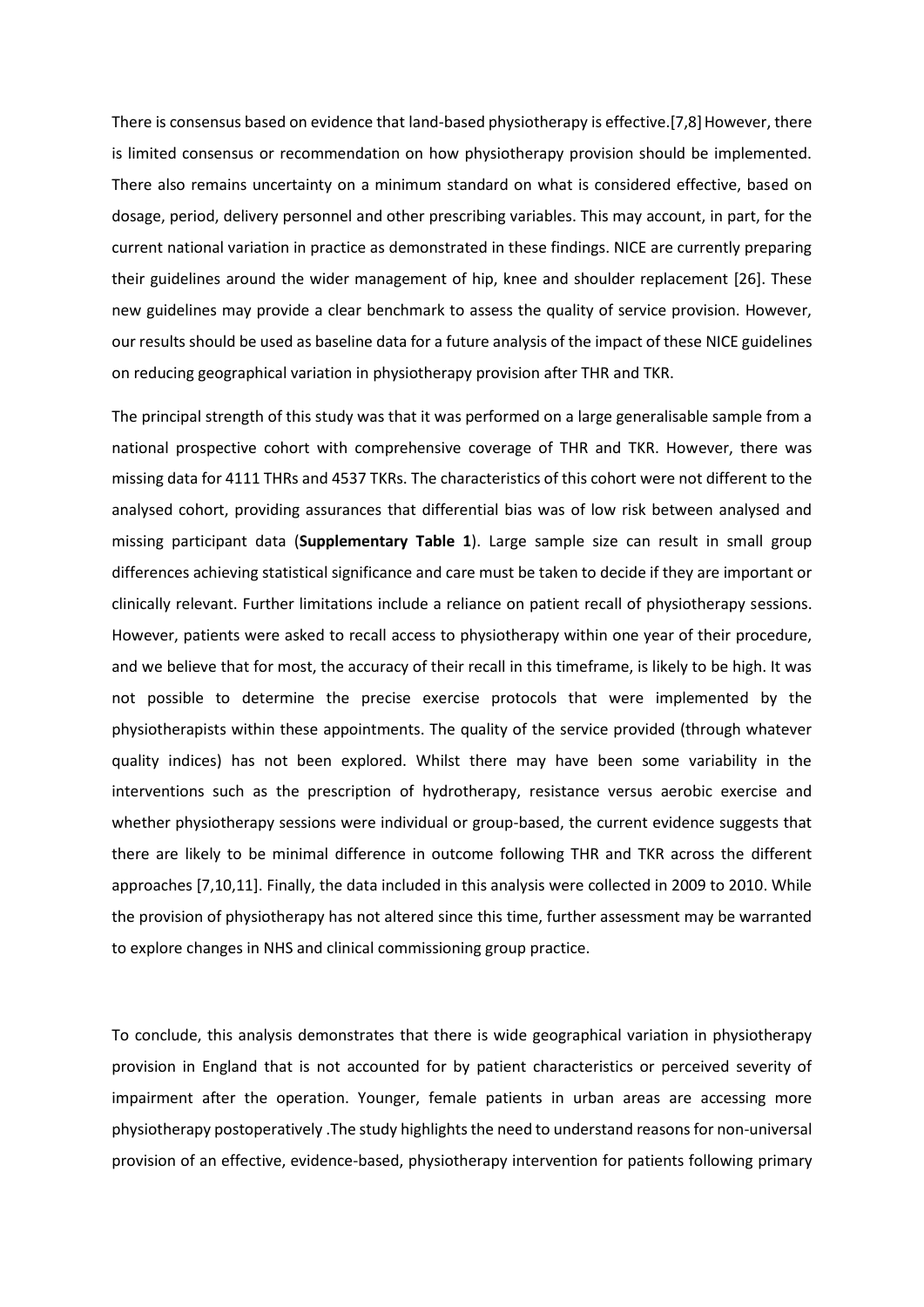THR and TKR in England. This will provide an important benchmark to begin to understand the effect of this inequality on longer-term outcome. A better understanding of the streams for service provision is important to ensure that this current potential 'postcode lottery' of physiotherapy does not affect the outcomes patients could receive following THR and TKR in England. Addressing the reported inequality should be considered by organisations, which aim to promote equitable services across a national health system.

#### **ACKNOWLEDGEMENTS & DECLARATIONS**

**Acknowledgement:** We thank the patients and staff of all the hospitals in England, Wales and Northern Ireland who have contributed data to the National Joint Registry. We are grateful to the Healthcare Quality Improvement Partnership (HQIP), the NJR Research Committee and staff at the NJR Centre for facilitating this work. The authors have conformed to the NJR's standard protocol for data access and publication. The views expressed represent those of the authors and do not necessarily reflect those of the National Joint Registry Steering Committee or the Healthcare Quality Improvement Partnership (HQIP) who do not vouch for how the information is presented.

The Healthcare Quality Improvement Partnership ("HQIP") and/or the National Joint Registry ("NJR") take no responsibility for the accuracy, currency, reliability and correctness of any data used or referred to in this report, nor for the accuracy, currency, reliability and correctness of links or references to other information sources and disclaims all warranties in relation to such data, links and references to the maximum extent permitted by legislation.

HQIP and NJR shall have no liability (including but not limited to liability by reason of negligence) for any loss, damage, cost or expense incurred or arising by reason of any person using or relying on the data within this report and whether caused by reason of any error, omission or misrepresentation in the report or otherwise. This report is not to be taken as advice. Third parties using or relying on the data in this report do so at their own risk and will be responsible for making their own assessment and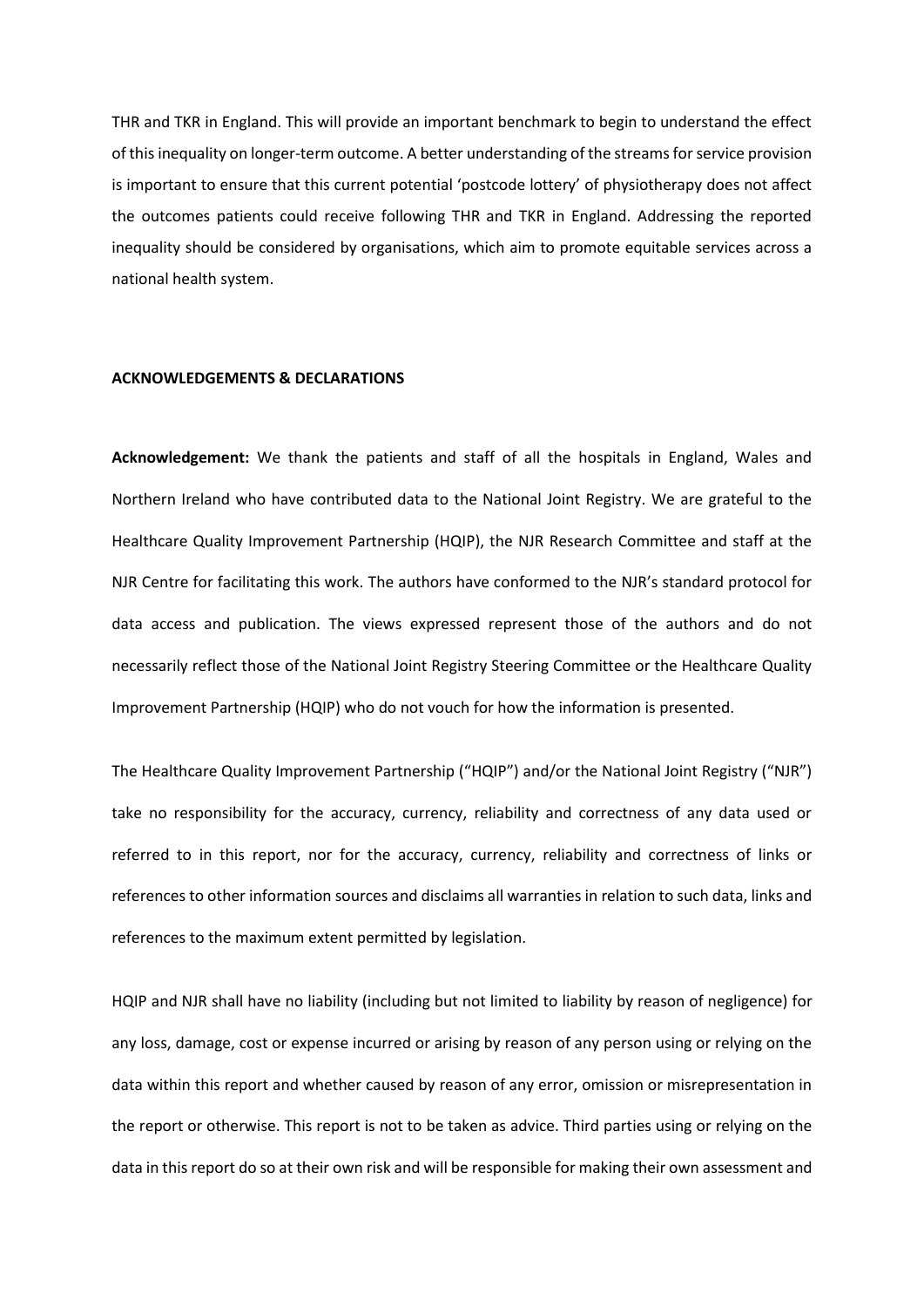should verify all relevant representations, statements and information with their own professional advisers.

**Funding:** No funding was receive to support this study. TS is supported by the National Institute for Health Research (NIHR) Oxford Biomedical Research Centre (BRC). The views expressed are those of the author(s) and not necessarily those of the NHS, the NIHR or the Department of Health.

**Sponsorship:** This work was undertaken as part of the National Joint Registry strategic plan.

**Conflict of Interest:** All authors declare that they have no conflicts of interest in relation to this paper.

**Ethical Approvals:** Research ethics committee (REC) approval was granted by the NRES London – Central REC (10/H0718/89). The research project was internally approved by the NJR Research Committee.

**Data sharing:** Access to data is available from the National Joint Registry for England and Wales.

# **FIGURE AND TABLE LEGENDS**

**Table 1.** Characteristics of THR patients tabulated by physiotherapy visits in the first year postoperatively (n=17,338 completed physiotherapy question).

**Table 2.** Characteristics of TKR patients tabulated by physiotherapy visits in the first year postoperation (n=20,260 completed physiotherapy question).

**Table 3:** Geographic variability in physiotherapy provision during the first year post-operation in England by Strategic Health Authority (SHA) adjusted for age, gender, 1 year OHS (or OKS) and how rural the geographical location is (based on logistic regression of the outcome variable, 'none/some physiotherapy)

**Figure 1:** Geographical variation in post-operative physiotherapy access following TKR

**Figure 2**: Geographical variation in post-operative physiotherapy access following THR

**Figure 3.** Variation in baseline (pre-operation) Oxford Knee Score (OKS) and Oxford Hip Score (OHS) with physiotherapy visits in the first year post-operation following TKR or THR.

**Figure 4.** Variation in one year (post-operation) Oxford Knee Score (OKS) and Oxford Hip Score (OHS) with physiotherapy visits in first year post-operatively following TKR or THR.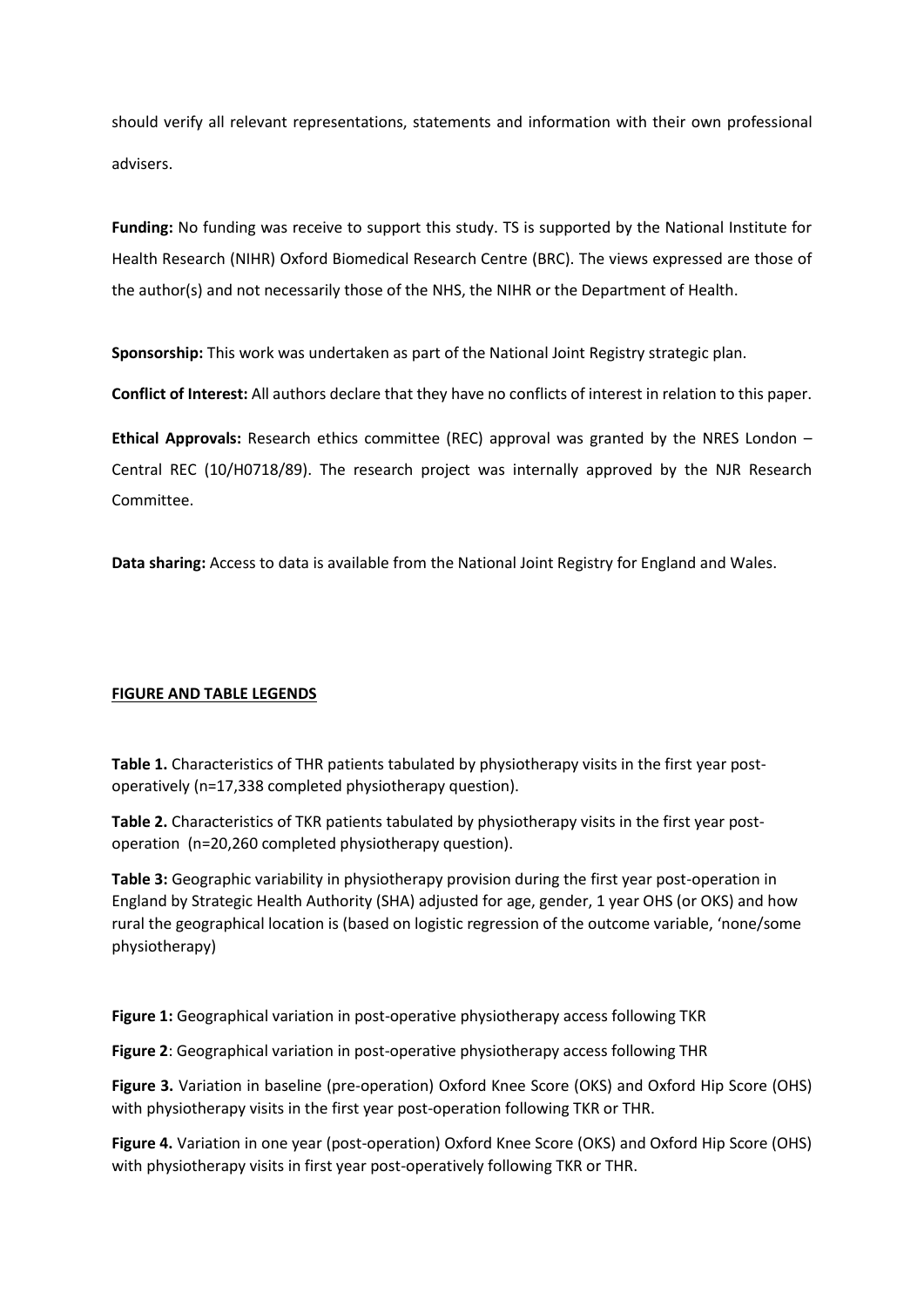**Supplementary Table 1:** Distribution of patient sociodemographic, health and surgery related factors for the responders and non-responders to physiotherapy question at first year postoperatively.

**Supplementary Table 2:** Oxford Hip Score (OHS) and Oxford Knee Score (OKS) responses (all at one year post-operation) following THR and TKR.

**Supplementary Figure 1:** Cohort flow chart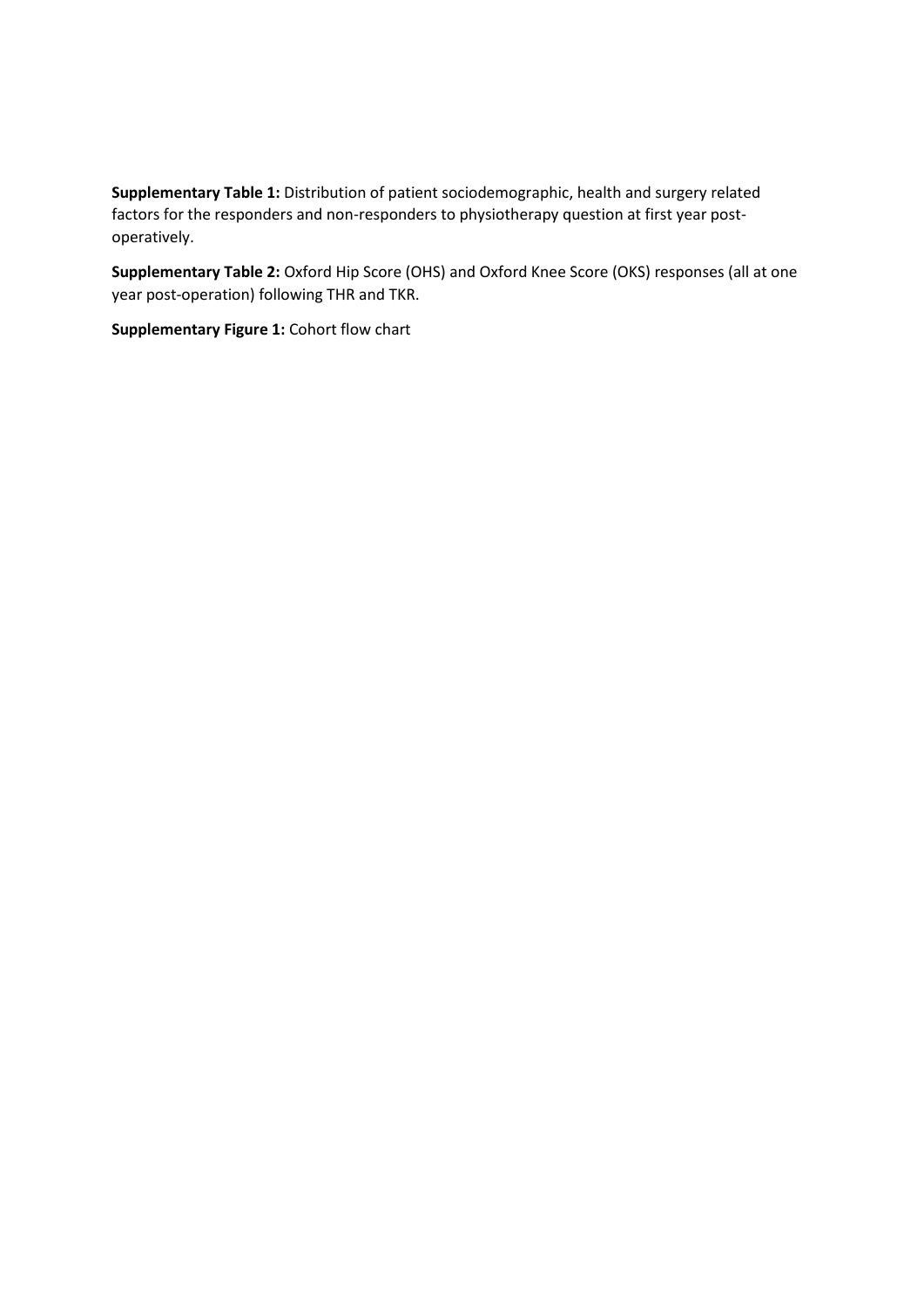# **REFERENCES**

1. Ackerman IN, Bohensky MA, de Steiger R, Brand CA, Eskelinen A, Fenstad AM, Furnes O, Garellick G, Graves SE, Haapakoski J, Havelin LI, Mäkelä K, Mehnert F, Pedersen AB, Robertsson O. Substantial rise in the lifetime risk of primary total knee replacement surgery for osteoarthritis from 2003 to 2013: an international, population-level analysis. Osteoarthritis Cartilage 2017;25:455-61.

2. Ackerman IN, Bohensky MA, de Steiger R, Brand CA, Eskelinen A, Fenstad AM, Furnes O, Graves SE, Haapakoski J, Mäkelä K, Mehnert F, Nemes S, Overgaard S, Pedersen AB, Garellick G. Lifetime risk of primary total hip replacement surgery for osteoarthritis from 2003-2013: A multinational analysis using national registry data. Arthritis Care Res 2017;69:1659-67.

3. National Joint Registry (NJR). Stats Online. http://www.njrcentre.org.uk/njrcentre/Healthcare-providers/Accessing-the-data/StatsOnline/NJR-StatsOnline (date last accessed 18 December 2018).

4. National Institute for Health and Care Excellence. Osteoarthritis: care and management. Clinical Guideline CG177. 2017. https://www.nice.org.uk/guidance/cg177/resources/surveillancereport-2017-osteoarthritis-care-and-management-2014-nice-guideline-cg177- 4550088781/chapter/Surveillance-decision?tab=evidence (date last accessed 11 July 2018).

5. Krummenauer F, Wolf C, Gunther KP, Kirschner S. Clinical benefit and cost effectiveness of total knee arthroplasty in the older patient. Eur J Med Res 2009;14:76-84.

6. Hershkovitz A, Vesilkov M, Beloosesky Y, Brill S. Characteristics of patients with satisfactory functional gain following total joint arthroplasty in a postacute rehabilitation setting. J Geriatr Phys Ther 2017: In Press

7. Peter WF, Nelissen RG, Vlieland TP. Guideline recommendations for post-acute postoperative physiotherapy in total hip and knee arthroplasty: are they used in daily clinical practice? Musculoskeletal Care 2014;12:125-31.

8. Westby MD, Brittain A, Backman CL. Expert consensus on best practices for post-acute rehabilitation after total hip and knee arthroplasty: a Canada and United States Delphi study. Arthritis Care Res 2014;66:411-23.

9. Artz N, Elvers KT, Lowe CM, Sackley C, Jepson P, Beswick AD. Effectiveness of physiotherapy exercise following total knee replacement: systematic review and meta-analysis. BMC Musculoskelet Disord 2015;16:15.

10. Coulter CL, Scarvell JM, Neeman TM, Smith PN. Physiotherapist-directed rehabilitation exercises in the outpatient or home setting improve strength, gait speed and cadence after elective total hip replacement: a systematic review. J Physiother 2013;59:219-26.

11. Khan F, Ng L, Gonzalez S, Hale T, Turner-Stokes L. Multidisciplinary rehabilitation programmes following joint replacement at the hip and knee in chronic arthroplasty. Cochrane Database Syst Rev 2008;2:CD004957.

12. Westby MD, Marshall DA, Jones CA. Development of quality indicators for hip and knee arthroplasty rehabilitation. Osteoarthritis Cartilage 2018;26:370-82.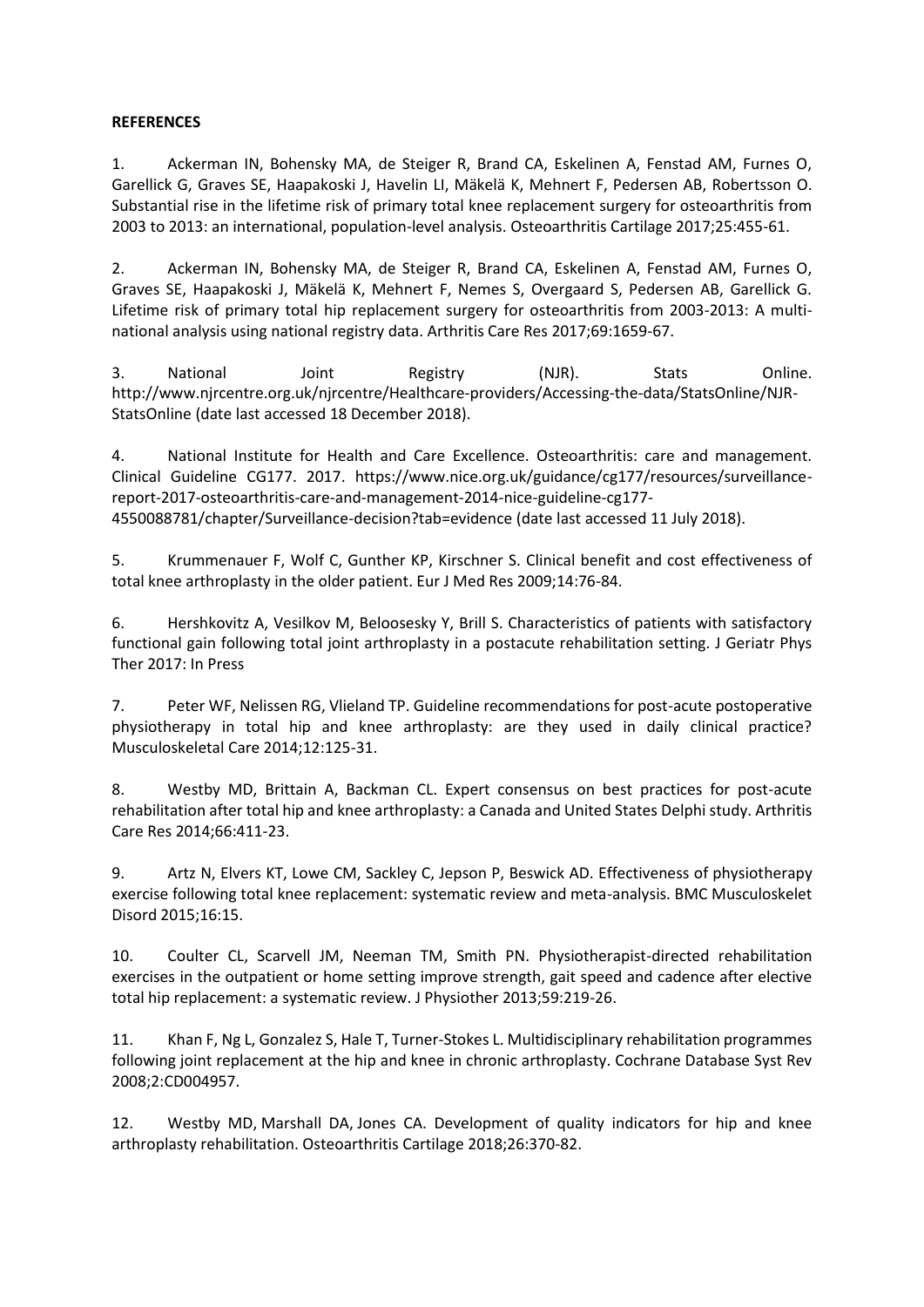13. Hamilton DF, Loth FC, MacDonald DJ, MacFarlane GJ, Beard DJ, Simpson AHR, Patton JT, Howie

CR.Exploring variation in patient access of postdischarge physiotherapy following total hip and knee arthroplasty under a choice based system in the UK: an observational cohort study. BMJ Open 2019;9:e021614.

14. Department of Health. Liberating the NHS: greater choice and control – Government response. 2011. Extending patient choice of provider (Any qualified provider). Department of Health. http://www.dh.gov.uk/en/Consultations/Responsestoconsultations/DH\_125442

15. von Elm E, Altman DG, Egger M, Pocock SJ, Gøtzsche PC, Vandenbroucke JP; STROBE Initiative. **The strengthening the reporting of observational studies in epidemiology (STROBE) statement: guidelines for reporting observational studies.** J Clin Epidemiol 2008;61:344-9.

16. NJR 2010 Annual Report. Available at: [http://www.njrcentre.org.uk/njrcentre/portals/0/njr%207th%20annual%20report%202010.pdf.](http://www.njrcentre.org.uk/njrcentre/portals/0/njr%207th%20annual%20report%202010.pdf) (date last accessed 17 October 2017).

17. Smith T, Noble M, Noble S, Wright G, McLennan D, Plunkett E. The English Indices of Deprivation 2015. Department for Communities and Local Government; 2015.

18. Health Authorities Order 2002. The Health Authorities (Establishment and Abolition) (England) Order 2002. http://www.legislation.gov.uk/uksi/2002/553/article/1/made (date last accessed 18 July 2018).

19. Dawson J, Fitzpatrick R, Carr A, Murray D. Questionnaire on the perceptions of patients about total hip replacement. J Bone Joint Surg Br 1996;78:185-90.

20. Dawson J, Fitzpatrick R, Murray D, Carr A. Questionnaire on the perceptions of patients about total knee replacement. J Bone Joint Surg Br 1998;80:63-9.

21. Murray DW, Fitzpatrick R, Rogers K, Pandit H, Beard DJ, Carr AJ, Dawson J. The use of the Oxford Hip and Knee Scores. J Bone Joint Surg Br 2007;89:1010-14.

22. Department for Environment, Food and Rural Affairs 2010. Local Authority District (LAD) Rural Urban Classification. https://data.gov.uk/dataset/b5fe4b2b-f4be-440d-8cdc-f7fd0b902efc/localauthority-district-lad-rural-urban-classification (date last accessed 03 January 2019).

23. Dryden R, Williams B, McCowan C, Themessl-Huber M. What do we know about who does and does not attend general health checks? Findings from a narrative scoping review. BMC Public Health 2012;12:723.

24. Artz N, Dixon S, Wylde V, Beswick A, Blom A, Gooberman-Hill R. Physiotherapy provision following discharge after total hip and total knee replacement: a survey of current practice at highvolume NHS hospitals in England and Wales. Musculoskeletal Care 2013;11:31-8.

25. Jones CA, Martin RS, Westby MD, Beaupre LA. Total joint arthroplasty: practice variation of physiotherapy across the continuum of care in Alberta. BMC Health Serv Res 2016;16:627.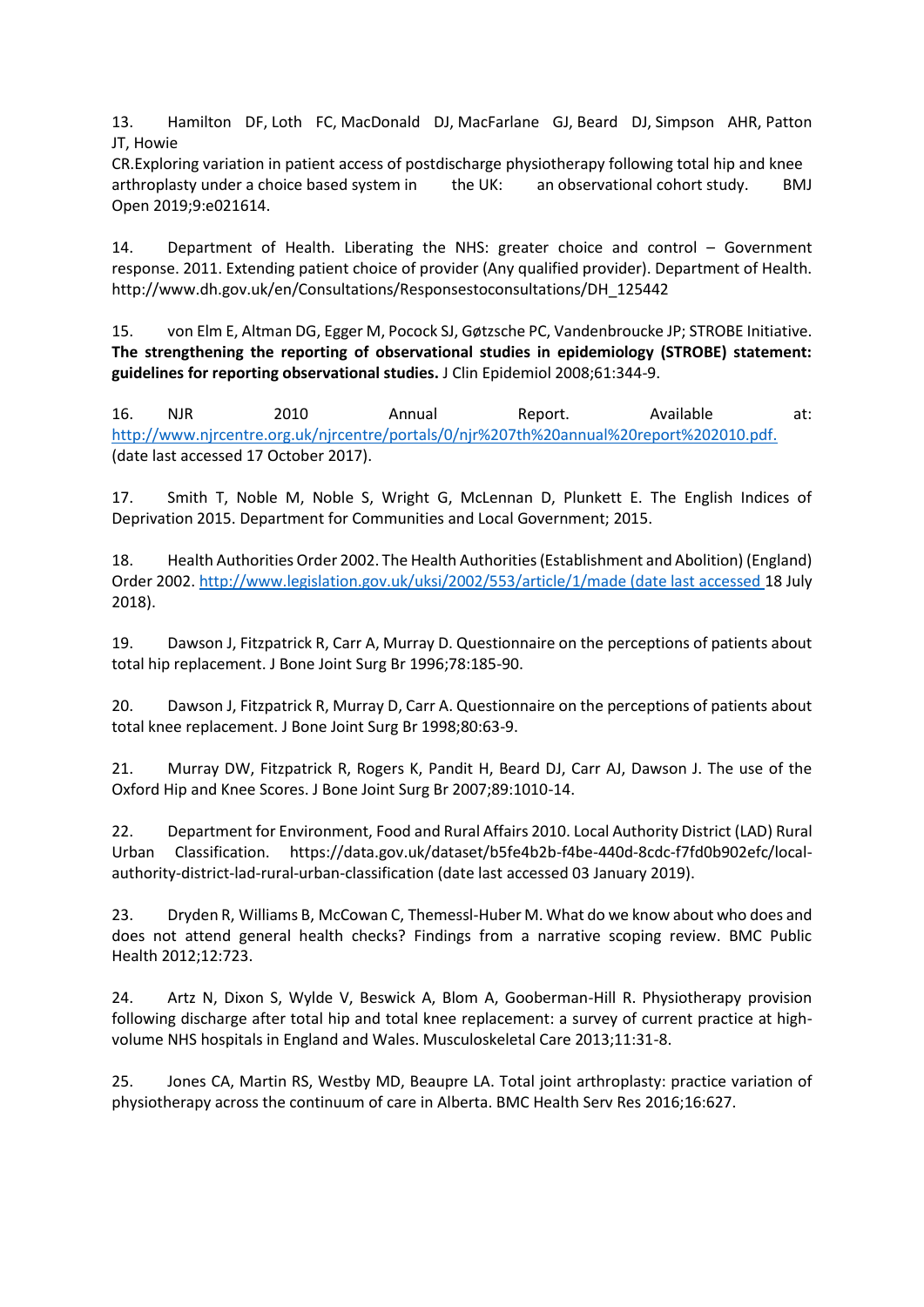26. National Institute for Health and Care Excellence. Joint replacement (primary): hip, knee and shoulder. Clinical Guideline GID-NG10084. https://www.nice.org.uk/guidance/indevelopment/gidng10084 (date last accessed 03 January 2019).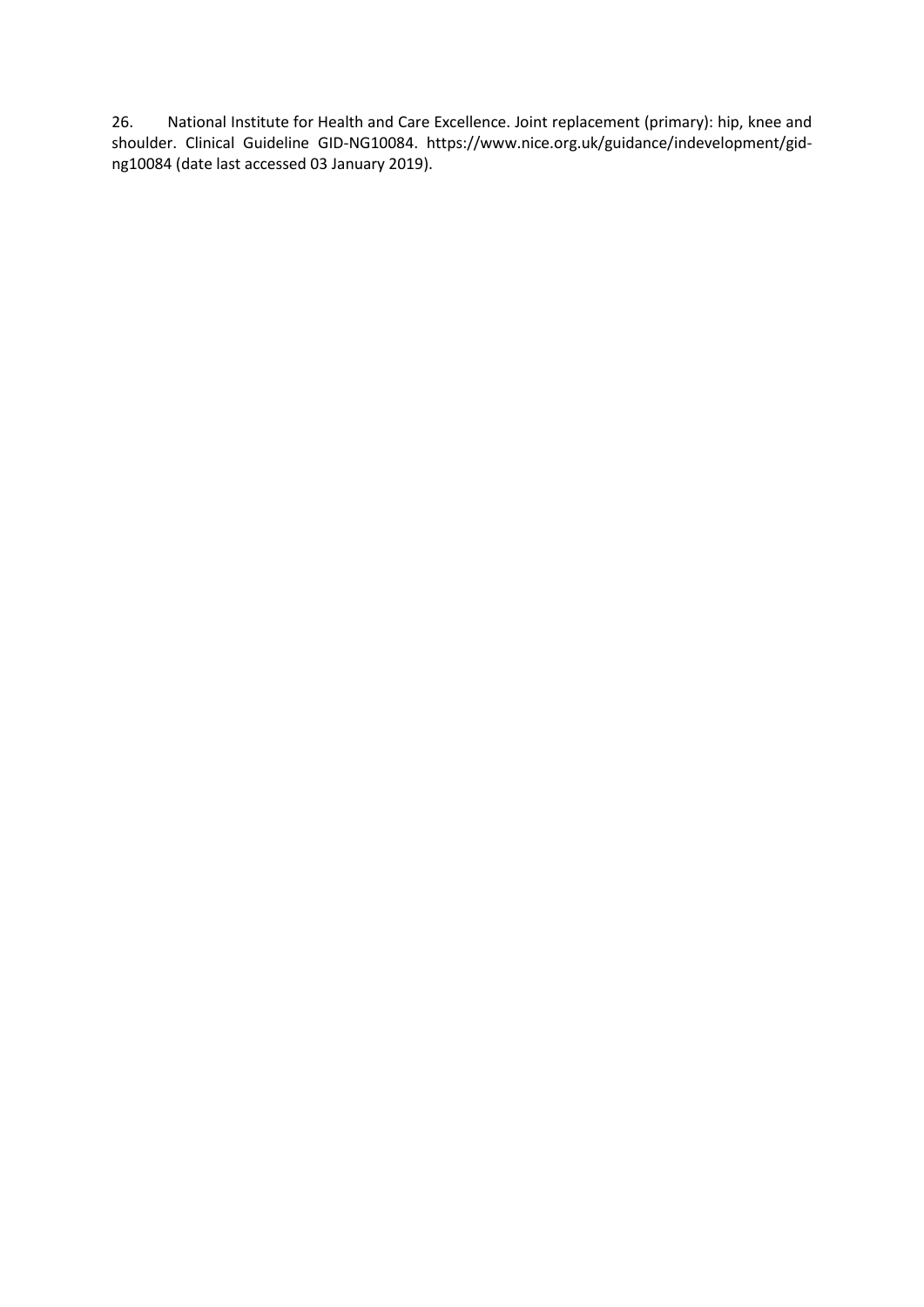

**Figure 1:** Geographical variation in post-operative physiotherapy access following TKR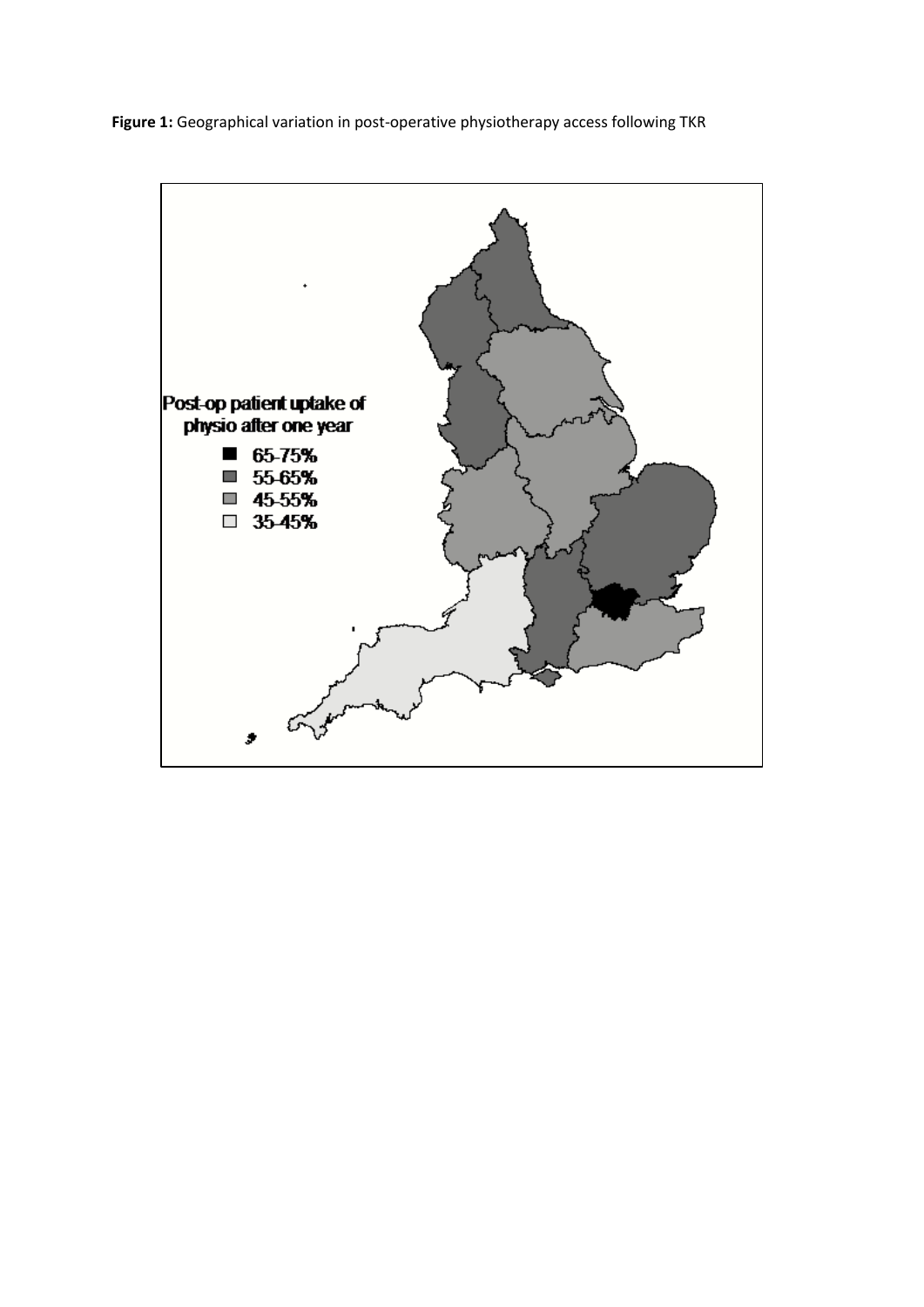

**Figure 2**: Geographical variation in post-operative physiotherapy access following THR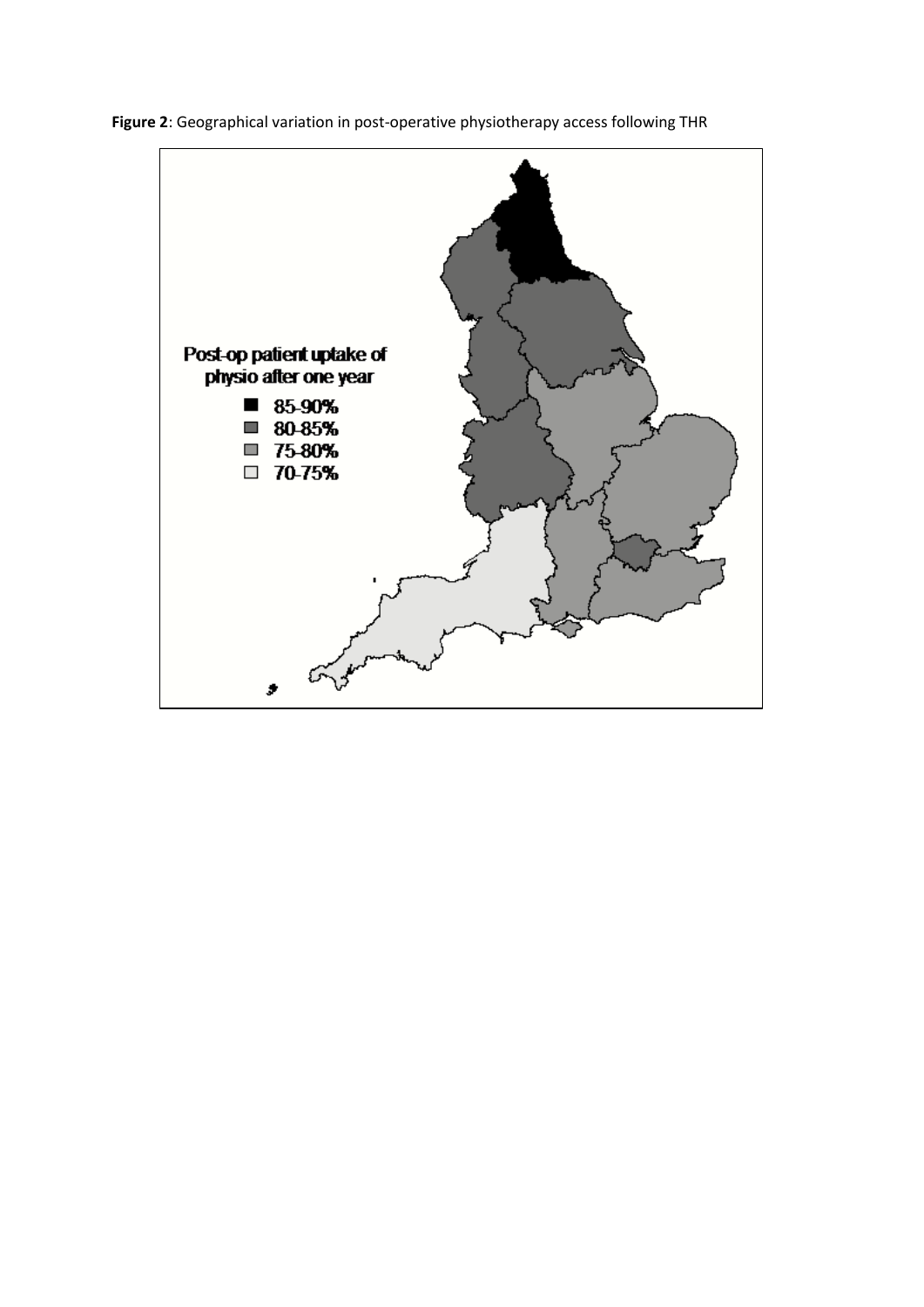

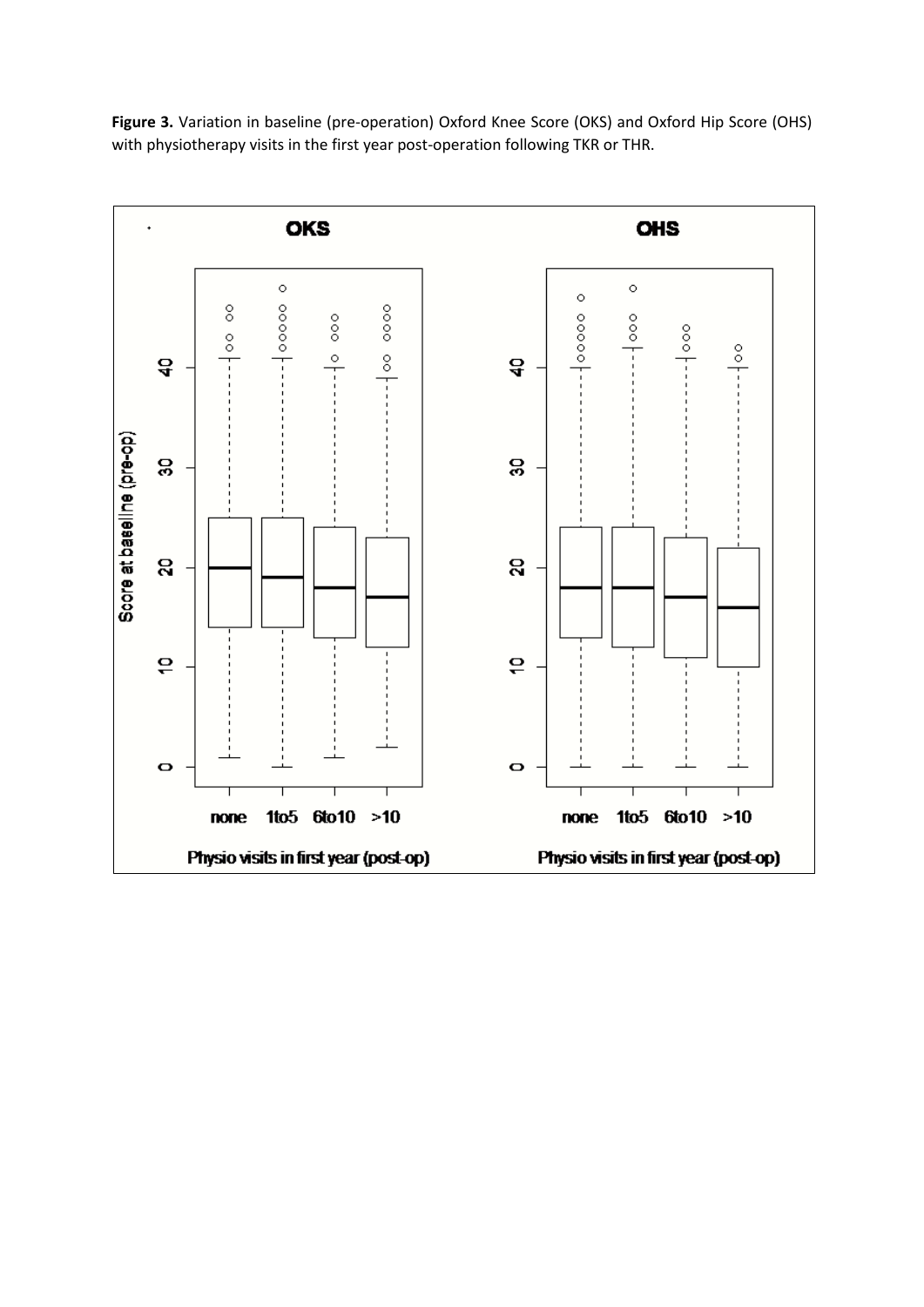

**Figure 4.** Variation in one year (post-operation) Oxford Knee Score (OKS) and Oxford Hip Score (OHS) with physiotherapy visits in first year post-operatively following TKR or THR.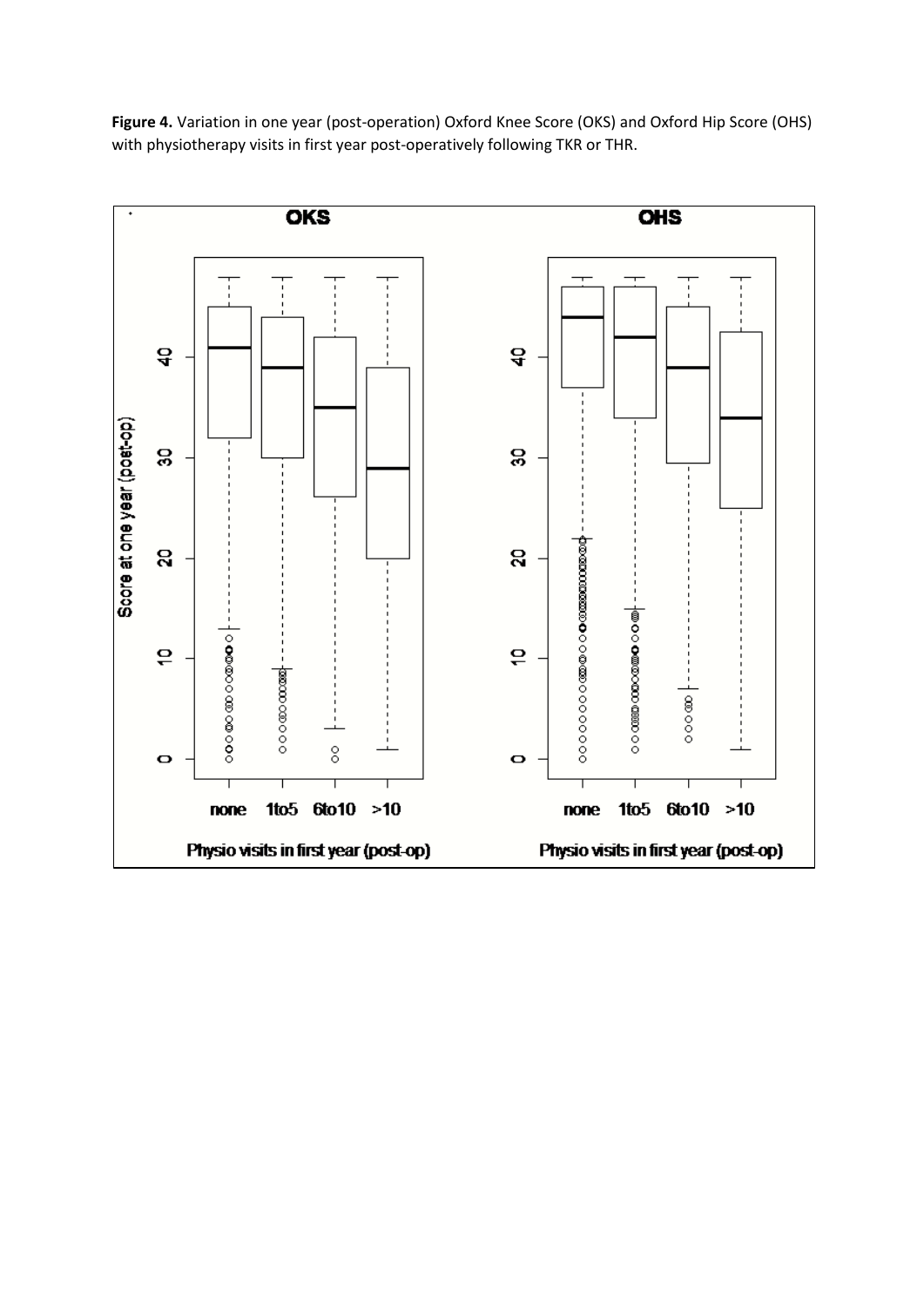|                               | 'How many times have you seen a physiotherapist since you left hospital?' |            |                  |                |             |             |  |  |
|-------------------------------|---------------------------------------------------------------------------|------------|------------------|----------------|-------------|-------------|--|--|
|                               |                                                                           | 'None'     | 'Some'           |                |             |             |  |  |
| Physio sessions               | Non-<br>responders                                                        | 0 sessions | $\geq$ 1 session | $1 - 5$        | $6 - 10$    | $>10$       |  |  |
| N, year 1 (%)                 | 4111                                                                      | 8065 (47)  | 9273 (53)        | 6949 (40)      | 1568 (9)    | 756 (4)     |  |  |
|                               |                                                                           |            |                  |                |             |             |  |  |
| Age [Mean (SD)] $+$ *         | 65.9 (13.0)                                                               | 69.0 (9.7) | 68.1 (10.5)      | 68.6(10.1)     | 67.5(11)    | 65.4 (12.4) |  |  |
| BMI [Mean (SD)]               | 29.0(5.5)                                                                 | 28.6(5.0)  | 28.7(5.1)        | 28.7(5.0)      | 28.8(5.2)   | 28.4(5.2)   |  |  |
| Social Deprivation            |                                                                           |            |                  |                |             |             |  |  |
| IMD [Mean (SD)]               | 20.9(10.2)                                                                | 19.1(9.3)  | 19.3(9.6)        | 19.3(9.4)      | 19.4 (10.2) | 19.3 (9.9)  |  |  |
| Gendert *                     |                                                                           |            |                  |                |             |             |  |  |
| Males (%)                     | 1602                                                                      | 3375 (49)  | 3528 (51)        | 2790 (40)      | 518(8)      | 220(3)      |  |  |
| Females (%)                   | 2509                                                                      | 4690 (45)  | 5745 (55)        | 4159 (40)      | 1050 (10)   | 536(5)      |  |  |
| Missing data                  | 0                                                                         | 0          | 0                | 0              | 0           | 0           |  |  |
| Ethnicity <sup>+</sup> *      |                                                                           |            |                  |                |             |             |  |  |
| White (%)                     | 3179                                                                      | 6503 (48)  | 7178 (52)        | 5362 (39)      | 1215 (9)    | 601(4)      |  |  |
| Non-white (%)                 | 85                                                                        | 58 (36)    | 102 (64)         | 71 (44)        | 17(11)      | 14(9)       |  |  |
| Missing data                  | 847                                                                       | 1504       | 1993             | 1516           | 336         | 141         |  |  |
| Geog. Location <sup>+</sup> * |                                                                           |            |                  |                |             |             |  |  |
| %Rural [Mean (SD)]            | 31(33)                                                                    | 38 (35)    | 32 (33)          | 33(33)         | 30(32)      | 33 (33)     |  |  |
| %Urban (=1-%Rural)            | 69 (33)                                                                   | 62 (35)    | 68 (33)          | 67(33)         | 70 (32)     | 67 (33)     |  |  |
| Living arrangements           |                                                                           |            |                  |                |             |             |  |  |
| Family or spouse (%)          | 2756                                                                      | 5707 (47)  | 6500 (53)        | 4914 (40)      | 1069 (9)    | 517(4)      |  |  |
| Alone (%)                     | 1145                                                                      | 2048 (46)  | 2421 (54)        | 1779 (40)      | 424 (9)     | 218(5)      |  |  |
| <b>Nursing</b>                |                                                                           |            |                  |                |             |             |  |  |
| home/hospital (%)             | 11                                                                        | 6(32)      | 13 (68)          | 10(53)         | 2(11)       | 1(5)        |  |  |
| Other (%)                     | 28                                                                        | 34 (52)    | 32(48)           | 23(35)         | 6(9)        | 3(5)        |  |  |
| Missing data                  | 171                                                                       | 270        | 307              | 223            | 67          | 17          |  |  |
| ASA grade                     |                                                                           |            |                  |                |             |             |  |  |
| Fit and Healthy (%)           | 592                                                                       | 1131 (46)  | 1338 (54)        | 975 (39)       | 236 (10)    | 127(5)      |  |  |
| Mild Disease (%)              | 2799                                                                      | 5829 (47)  | 6630 (53)        | 5008 (40)      | 1092 (9)    | 530 (4)     |  |  |
| Incapacitating (%)            | 720                                                                       | 1105 (46)  | 1303 (54)        | 964 (40)       | 240 (10)    | 99 (4)      |  |  |
| Missing data                  | 0                                                                         | 0          | $\overline{2}$   | $\overline{2}$ | 0           | 0           |  |  |
| Coexisting diseases           |                                                                           |            |                  |                |             |             |  |  |
| None (%)                      | 1845                                                                      | 3592 (46)  | 4190 (54)        | 3138 (40)      | 691 (9)     | 361(5)      |  |  |
| One (%)                       | 1429                                                                      | 3012 (47)  | 3337 (53)        | 2507 (39)      | 560 (9)     | 270 (4)     |  |  |
| Two (%)                       | 581                                                                       | 1077 (45)  | 1310 (55)        | 971 (41)       | 244 (10)    | 95(4)       |  |  |
| Three or more (%)             | 256                                                                       | 384 (47)   | 436 (53)         | 333 (41)       | 73 (9)      | 30(4)       |  |  |
| Missing data                  | 0                                                                         | 0          | 0                | 0              | 0           | 0           |  |  |

**Table 1.** Characteristics of THR patients tabulated by physiotherapy visits in the first year postoperatively (n=17,338 completed Physiotherapy question)

ASA – American Society of Anaesthesiologists; BMI – body mass index; IMD – index for multiple deprivation; SD – standard deviation; THR – total hip replacement; TKR – total knee replacement

† P<0.05 for the comparison of Physiotherapy='None' with Physiotherapy='Some' (i.e. at least one Physiotherapy session); \* P<0.05 for the comparison of Physiotherapy='None' with '>10'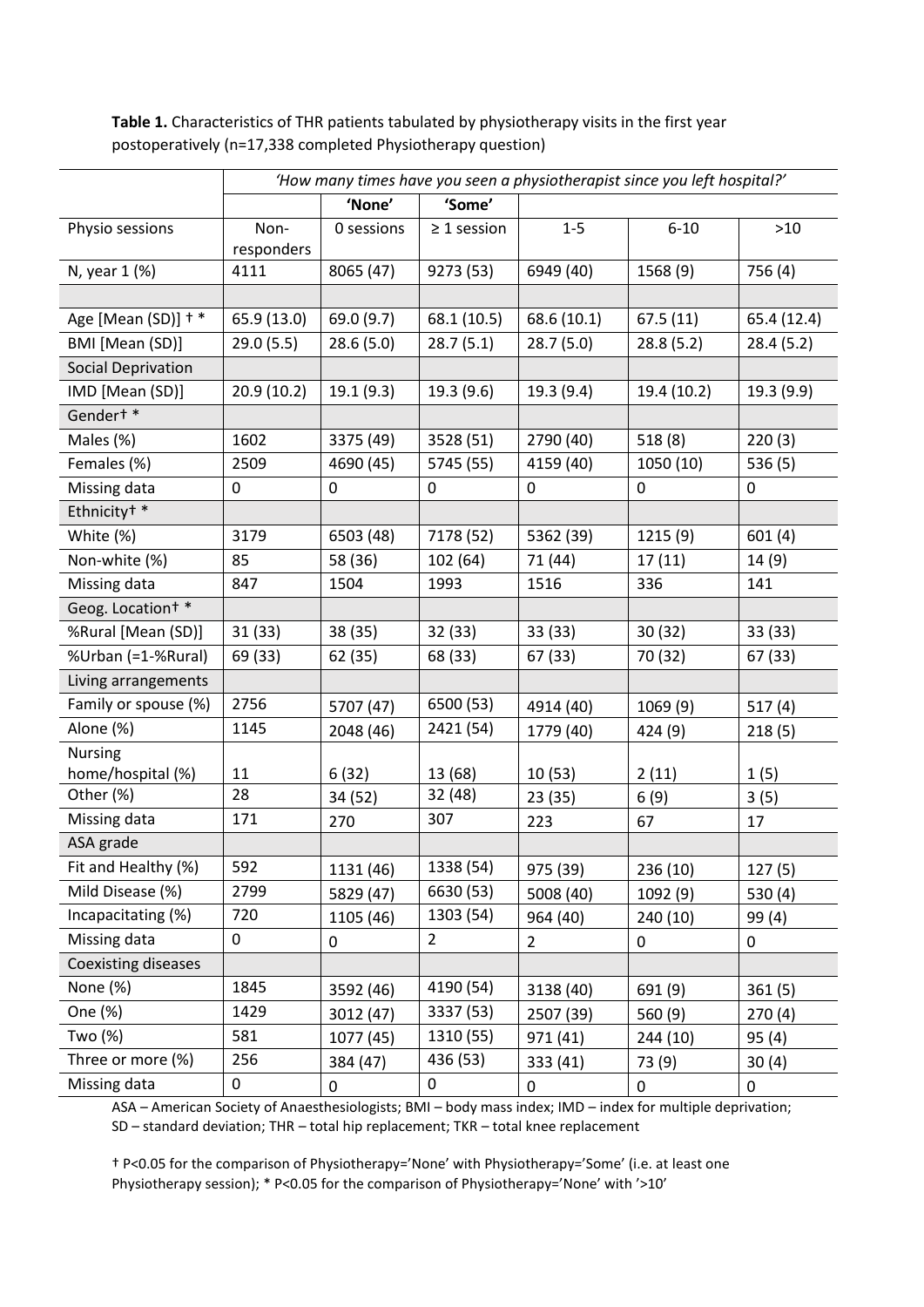|                                   | 'How many times have you seen a physiotherapist since you left hospital?' |            |                  |              |            |             |  |  |
|-----------------------------------|---------------------------------------------------------------------------|------------|------------------|--------------|------------|-------------|--|--|
|                                   |                                                                           | 'None'     | 'Some'           |              |            |             |  |  |
| Physio sessions                   | Non-<br>responders                                                        | 0 sessions | $\geq$ 1 session | $1 - 5$      | $6 - 10$   | $>10$       |  |  |
| N, year 1 (%)                     | 4537                                                                      | 4202 (21)  | 16058 (79)       | 10145 (50)   | 3886 (19)  | 2027 (10)   |  |  |
|                                   |                                                                           |            |                  |              |            |             |  |  |
| Age [Mean (SD)]+ *                | 67.1 (10.6)                                                               | 70.6 (8.8) | 68.7(9.1)        | 69.6(8.8)    | 68.0 (9.0) | 65.4(9.7)   |  |  |
| BMI [Mean (SD)]                   | 31.4(5.6)                                                                 | 30.7(5.3)  | 30.8(5.3)        | 30.7(5.3)    | 31.0(5.2)  | 31.3(5.5)   |  |  |
| Social Deprivation <sup>+</sup> * |                                                                           |            |                  |              |            |             |  |  |
| IMD [Mean (SD)]                   | 22.1(10.8)                                                                | 20.6(10.2) | 20.0(9.7)        | 19.8(9.5)    | 20.2(9.9)  | 20.9 (10.2) |  |  |
| Gendert *                         |                                                                           |            |                  |              |            |             |  |  |
| Males (%)                         | 1899                                                                      | 1968 (22)  | 6876 (78)        | 4514 (51)    | 1611 (18)  | 751(8)      |  |  |
| Females (%)                       | 2638                                                                      | 2234 (20)  | 9182 (80)        | 5631 (49)    | 2275 (20)  | 1276 (11)   |  |  |
| Missing data                      | 0                                                                         | 0          | $\mathbf 0$      | 0            | 0          | 0           |  |  |
| Ethnicity <sup>+</sup> *          |                                                                           |            |                  |              |            |             |  |  |
| White (%)                         | 3048                                                                      | 3015(21)   | 11496 (79)       | 7211 (50)    | 2809 (19)  | 1476 (10)   |  |  |
| Non-white (%)                     | 256                                                                       | 71(15)     | 414 (85)         | 228 (47)     | 104 (21)   | 82 (17)     |  |  |
| Missing data                      | 1233                                                                      | 1116       | 4154             | 2706         | 973        | 475         |  |  |
| Geog. Location*                   |                                                                           |            |                  |              |            |             |  |  |
| %Rural [Mean (SD)]                | 28 (32)                                                                   | 32 (34)    | 31(33)           | 33 (34)      | 30(32)     | 27(32)      |  |  |
| %Urban (=1-%Rural)                | 72 (32)                                                                   | 68 (34)    | 69 (33)          | 67 (34)      | 70 (32)    | 73 (32)     |  |  |
| Living arrangements               |                                                                           |            |                  |              |            |             |  |  |
| Family or spouse (%)              | 3152                                                                      | 2967 (19)  | 12485 (81)       | 7356 (48)    | 2913 (19)  | 2216 (14)   |  |  |
| Alone (%)                         | 1175                                                                      | 1069 (22)  | 3802 (78)        | 2366 (49)    | 829 (17)   | 607 (12)    |  |  |
| <b>Nursing</b>                    |                                                                           |            |                  |              |            |             |  |  |
| home/hospital (%)                 | 13                                                                        | 4(21)      | 15 (79)          | 12 (63)      | 3(16)      | 0(0)        |  |  |
| Other (%)                         | 23                                                                        | 20(27)     | 55 (73)          | 36 (48)      | 12 (16)    | 7(9)        |  |  |
| Missing data                      | 174                                                                       | 142        | 598              | 375          | 129        | 94          |  |  |
| ASA grade                         |                                                                           |            |                  |              |            |             |  |  |
| Fit and Healthy (%)               | 479                                                                       | 423 (19)   | 1803 (81)        | 1088 (49)    | 456 (20)   | 259 (12)    |  |  |
| Mild Disease (%)                  | 3278                                                                      | 3108 (21)  | 11928 (79)       | 7549 (50)    | 2899 (19)  | 1480 (10)   |  |  |
| Incapacitating (%)                | 757                                                                       | 668 (22)   | 2325 (78)        | 1507 (50)    | 530 (18)   | 288 (10)    |  |  |
| Missing data                      | 0                                                                         | 3          | $\overline{2}$   | $\mathbf{1}$ | 1          | 0           |  |  |
| Coexisting diseases               |                                                                           |            |                  |              |            |             |  |  |
| None (%)                          | 1702                                                                      | 1550 (19)  | 6515 (81)        | 3890 (48)    | 1499 (19)  | 1126 (14)   |  |  |
| One (%)                           | 1663                                                                      | 1704 (21)  | 6476 (79)        | 3994 (49)    | 1427 (17)  | 1055 (13)   |  |  |
| Two (%)                           | 845                                                                       | 715 (20)   | 2889 (80)        | 1653 (46)    | 689 (19)   | 547 (15)    |  |  |
| Three or more (%)                 | 327                                                                       | 233 (18)   | 1074 (82)        | 608 (47)     | 271 (21)   | 195 (15)    |  |  |
| Missing data                      | 0                                                                         | 0          | 0                | 0            | 0          | 0           |  |  |

**Table 2.** Characteristics of TKR patients tabulated by physiotherapy visits in the first year postoperatively (n=20,260 completed physiotherapy question)

ASA – American Society of Anaesthesiologists; BMI – body mass index; IMD – index for multiple deprivation; SD – standard deviation; THR – total hip replacement; TKR – total knee replacement

† P<0.05 for the comparison of Physiotherapy='None' with Physiotherapy='Some' (i.e. at least one Physiotherapy session); \* P<0.05 for the comparison of Physiotherapy='None' with '>10'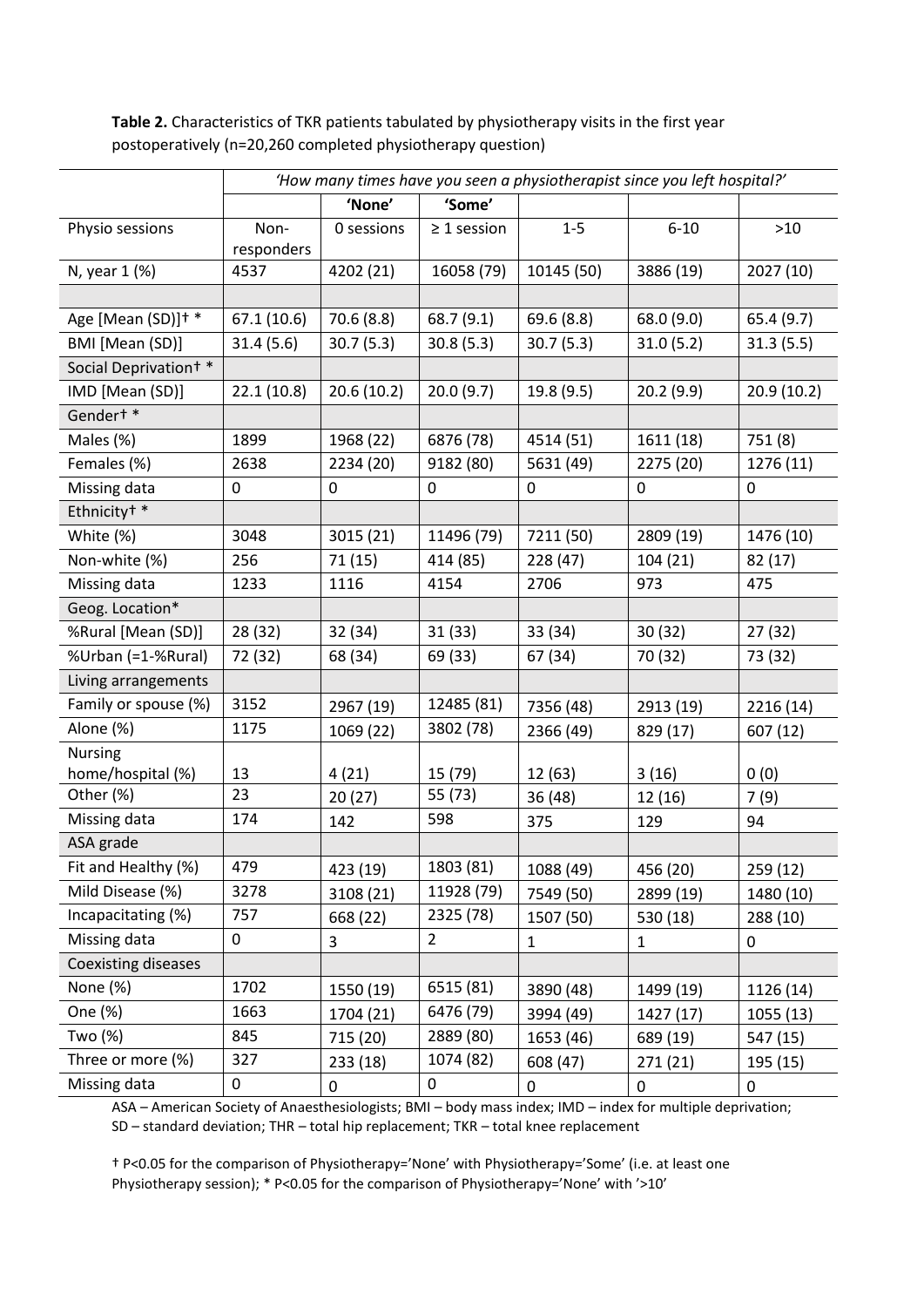**Table 3:** Geographic variability in physiotherapy provision during the first year post-operation in England by Strategic Health Authority (SHA) adjusted for age, gender, 1 year OHS (or OKS) and how rural the geographical location is (based on logistic regression of the outcome variable, 'none/some physiotherapy')

|                      | <b>THR</b>       |                          |                        | <b>TKR</b>          |                  |                          |                        |                     |
|----------------------|------------------|--------------------------|------------------------|---------------------|------------------|--------------------------|------------------------|---------------------|
|                      | 'Some'<br>physio | OR (95%CI)<br>unadjusted | OR (95%CI)<br>adjusted | P (for<br>adjusted) | 'Some'<br>physio | OR (95%CI)<br>unadjusted | OR (95%CI)<br>adjusted | P (for<br>adjusted) |
|                      | (%)              |                          |                        |                     | (%)              |                          |                        |                     |
| East of England      | 59               | reference                | reference              |                     | 79               | reference                | reference              |                     |
| South West           | 40               | 0.48(0.42,               | 0.49(0.43,             | < 0.0001            | 74               | 0.75(0.66,               | 0.75(0.64,             | 0.0002              |
|                      |                  | 0.54)                    | 0.55)                  |                     |                  | 0.85)                    | 0.87)                  |                     |
| East Midlands        | 50               | 0.69(0.61,               | 0.64(0.55,             | < 0.0001            | 75               | 0.82(0.7)                | 0.74(0.63,             | 0.0004              |
|                      |                  | 0.79)                    | 0.74)                  |                     |                  | 0.95)                    | 0.87)                  |                     |
| London               | 73               | 1.86(1.6,                | 1.66(1.4)              | < 0.0001            | 83               | 1.31(1.11,               | 1.33(1.09,             | 0.0054              |
|                      |                  | 2.16)                    | 1.97)                  |                     |                  | 1.55)                    | 1.62)                  |                     |
| North East           | 56               | 0.91(0.78,               | 0.88(0.74,             | 0.1655              | 87               | 1.78(1.47)               | 1.63(1.31)             | < 0.0001            |
|                      |                  | 1.06)                    | 1.05)                  |                     |                  | 2.15)                    | 2.05)                  |                     |
| North West           | 59               | 1.01(0.89,               | 0.88(0.76,             | 0.0809              | 85               | 1.52(1.31)               | 1.53(1.28,             | < 0.0001            |
|                      |                  | 1.15)                    | 1.02)                  |                     |                  | 1.78)                    | (1.83)                 |                     |
| South Central        | 61               | 1.08(0.92,               | 1(0.84,                | 0.9951              | 76               | 0.87(0.74,               | 0.89(0.73,             | 0.2448              |
|                      |                  | 1.27)                    | 1.19)                  |                     |                  | 1.04)                    | 1.08)                  |                     |
| South East           | 52               | 0.77(0.67)               | 0.73(0.63,             | < 0.0001            | 76               | 0.84(0.72,               | 0.87(0.73,             | 0.1106              |
|                      |                  | 0.88)                    | 0.84)                  |                     |                  | 0.97)                    | 1.03)                  |                     |
| <b>West Midlands</b> | 47               | 0.63(0.56,               | 0.59(0.51,             | < 0.0001            | 83               | 1.29(1.13,               | 1.19(1.02)             | 0.0313              |
|                      |                  | 0.72)                    | 0.67)                  |                     |                  | 1.49)                    | 1.4)                   |                     |
| Yorkshire and        | 51               | 0.72(0.64,               | 0.68(0.59,             | < 0.0001            | 80               | 1.1(0.95,                | 1.06(0.9,              | 0.4914              |
| Humberside           |                  | 0.82)                    | 0.78)                  |                     |                  | 1.27)                    | 1.24)                  |                     |

CI – confidence intervals; OR – odds ratio; Physio – physiotherapy; THR – total hip replacement; TKR – total knee replacement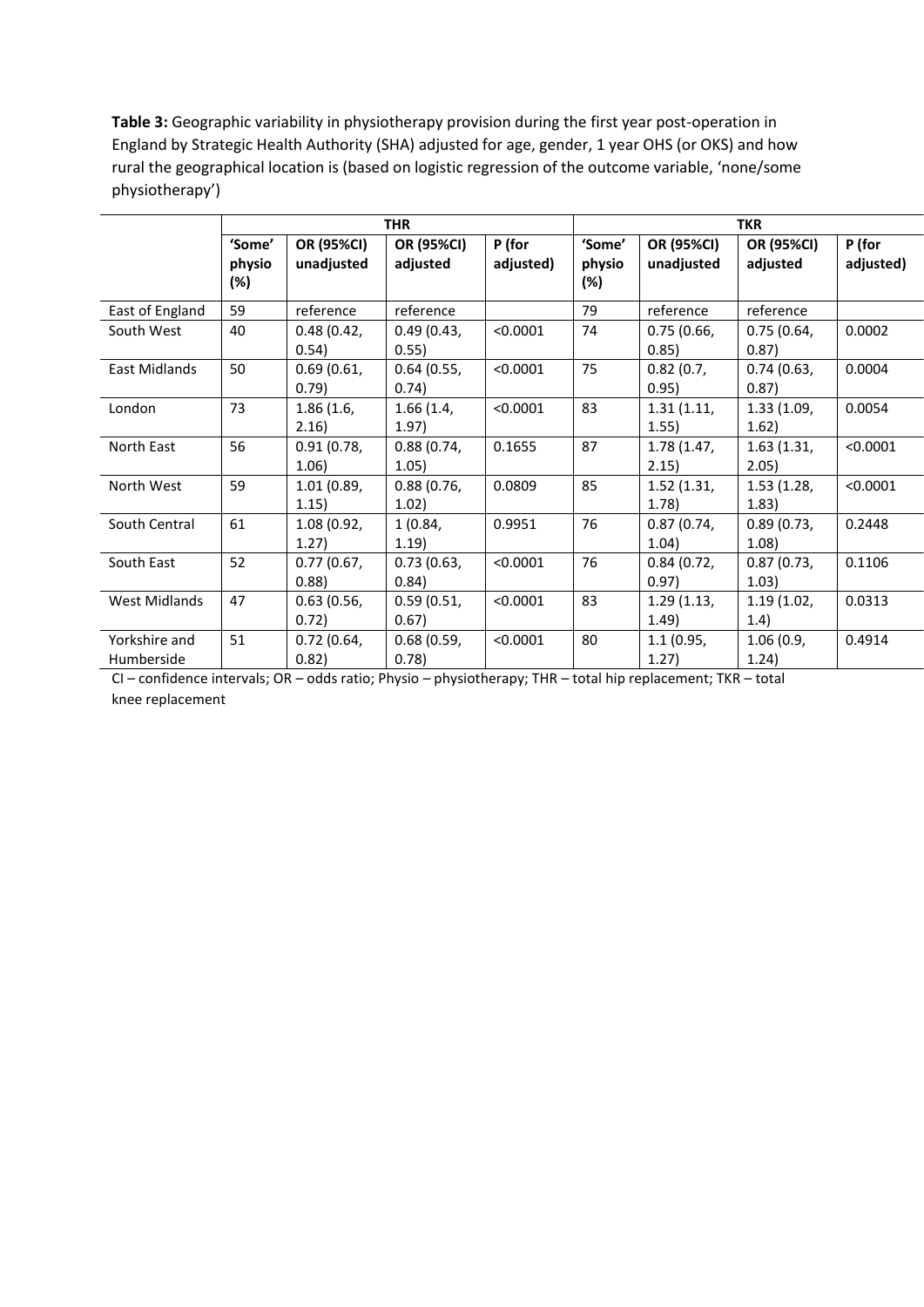**Supplementary Table 1:** Distribution of patient sociodemographic, health and surgery related factors for the responders and non-responders to physiotherapy question at first year post-operatively.

|                        |                         | <b>TKR</b>     |              |           | <b>THR</b>     |             |         |  |
|------------------------|-------------------------|----------------|--------------|-----------|----------------|-------------|---------|--|
|                        |                         | Non-responders | Responders   | P-value * | Non-responders | Responders  | P-value |  |
|                        |                         | $N=4,537$      | $N = 20,260$ |           | $N=4,111$      | $N=17,338$  | $\ast$  |  |
| Gender                 | Female (%)              | 2,638 (58)     | 11,416 (56)  | 0.028     | 2,509(61)      | 10,435 (60) | 0.328   |  |
|                        | Male $(%)$              | 1,899 (42)     | 8,834 (44)   |           | 1,602(39)      | 6,903(40)   |         |  |
| Age group at           | Under 55 (%)            | 556 (12)       | 1,192(6)     | < 0.001   | 752 (18)       | 1,558(9)    | < 0.001 |  |
| operation              | 55-64 (%)               | 1,258 (28)     | 5,073 (25)   |           | 946 (23)       | 3,962(23)   |         |  |
| (years)                | $65 - 74$ (%)           | 1,528 (34)     | 7,984 (39)   |           | 1,258 (31)     | 6,735 (39)  |         |  |
|                        | $75+ (%)$               | 1,195 (26)     | 6,010(30)    |           | 1,154 (28)     | 5,082 (29)  |         |  |
| Ethnicity              | White $(%)$             | 3,048 (92)     | 14,511 (97)  | < 0.001   | 3,179 (97)     | 13,681 (99) | < 0.001 |  |
|                        | Black (%)               | 68(2)          | 132(1)       |           | 32(1)          | 70(1)       |         |  |
|                        | Asian (%)               | 159 (5)        | 263(2)       |           | 22(1)          | 37(1)       |         |  |
|                        | Other (%)               | 29(1)          | 84(1)        |           | 31(1)          | 53(1)       |         |  |
|                        | Missing (%)             | 1,233(27)      | 5,270 (26)   |           | 1,233(21)      | 3,497 (20)  |         |  |
| IMD (2011)             | mean (SD)               | 22.1(10.8)     | 20.2(9.8)    | < 0.001   | 20.9 (10.2)    | 18.7(9.2)   | < 0.001 |  |
|                        | Missing (%)             | 967 (21)       | 3,839 (19)   |           | 543 (13)       | 2,063(12)   |         |  |
| ASA grade              | 1(%)                    | 479 (11)       | 2,236(11)    | < 0.001   | 592 (14)       | 2,469(14)   | < 0.001 |  |
|                        | 2(%)                    | 3,278 (72)     | 15,036 (74)  |           | 2,799 (68)     | 12,459 (72) |         |  |
|                        | $3-5(%)$                | 780 (17)       | 2,998(15)    |           | 720 (18)       | 2,410(14)   |         |  |
| Coexisting             | No disease (%)          | 1,702 (38)     | 7,724 (38)   | < 0.001   | 1,845 (45)     | 7,782 (45)  | < 0.001 |  |
| diseases (at           | One disease (%)         | 1,663 (37)     | 7,860 (39)   |           | 1,429 (35)     | 6,349 (37)  |         |  |
| baseline)              | Two diseases (%)        | 845 (19)       | 3,427(17)    |           | 581 (14)       | 2,387(14)   |         |  |
|                        | Three or more (%)       | 327(7)         | 1,249(6)     |           | 256(6)         | 820 (5)     |         |  |
| Living<br>arrangements | Family or spouse<br>(%) | 3,152 (72)     | 14,776 (76)  | < 0.001   | 2,756 (70)     | 12,207 (73) | < 0.001 |  |
| (at baseline)          | Alone (%)               | 1,175(27)      | 4,688 (24)   |           | 1,145 (29)     | 4,469 (27)  |         |  |
|                        | Nursing                 | 13(1)          | 19(1)        |           | 11(1)          | 19(1)       |         |  |
|                        | home/hospital (%)       |                |              |           |                |             |         |  |
|                        | Other (%)               | 23(1)          | 74(1)        |           | 28(1)          | 66(1)       |         |  |
|                        | Missing (%)             | 174(4)         | 703(3)       |           | 171(4)         | 577(3)      |         |  |
| BMI (at                | $10-18.5$ (%)           | 10(1)          | 19(1)        | < 0.001   | 31(1)          | 77(1)       | 0.003   |  |
| baseline)              | $18.5 - 25(%)$          | 243(9)         | 1,186(9)     |           | 478 (19)       | 2,138 (20)  |         |  |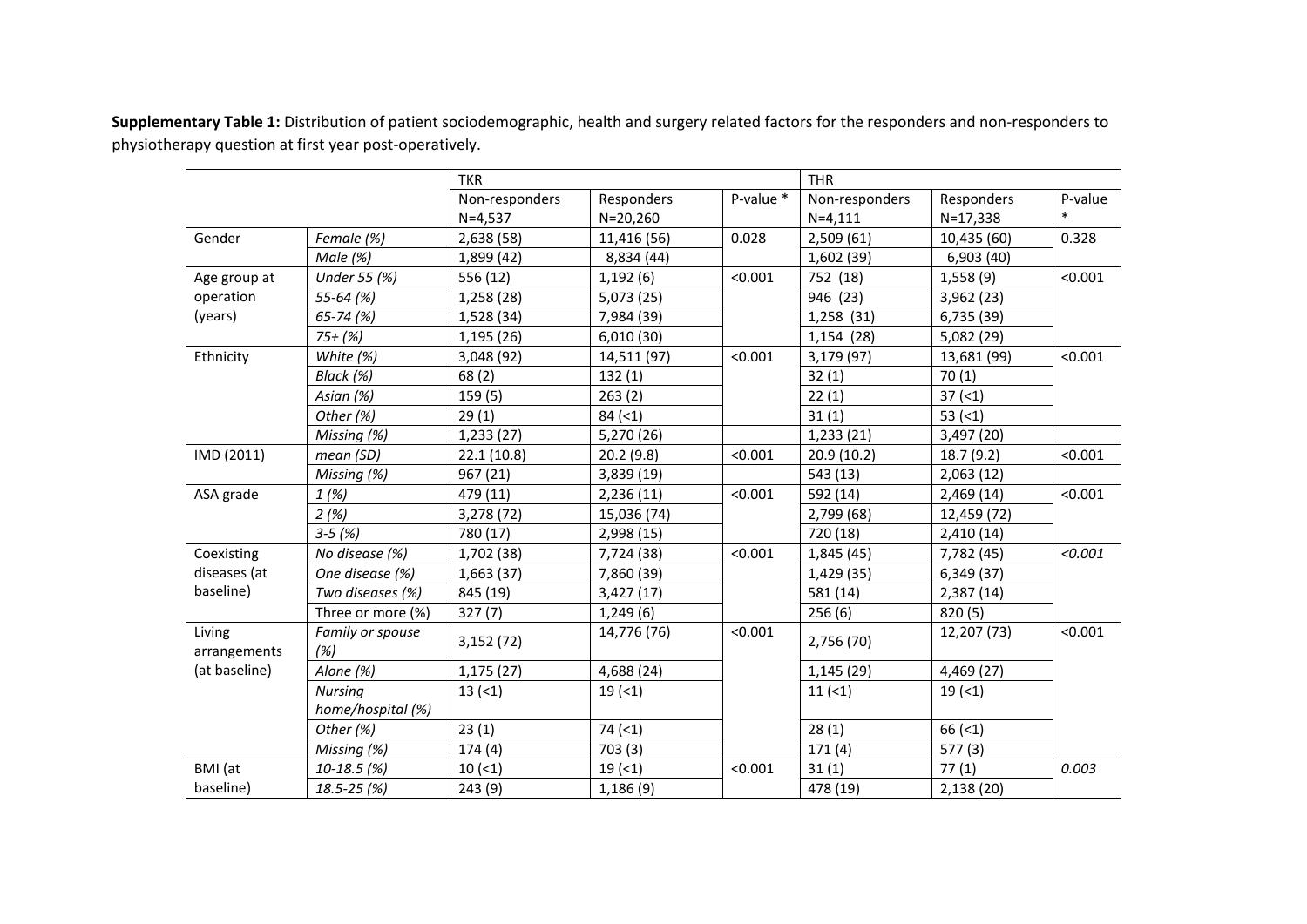| $25 - 30(%)$  | 854 (31)   | 4,479 (35) | 918 (37)  | 4,502 (41) |  |
|---------------|------------|------------|-----------|------------|--|
| $30 - 60$ (%) | 1,668 (60) | 7,029 (55) | 1,025(42) | 4,173 (38) |  |
| Missing (%)   | 1.762 (39) | 7,547 (37) | 1,659(40) | 6,448(37)  |  |

\* Chi squared test or t-test of whether there is a difference in patient/surgical factor distributions for responders and non-responders.

ASA – American Society of Anaesthesiologists; BMI – body mass index; IMD – index for multiple deprivation; SD – standard deviation; THR – total hip replacement; TKR – total knee replacement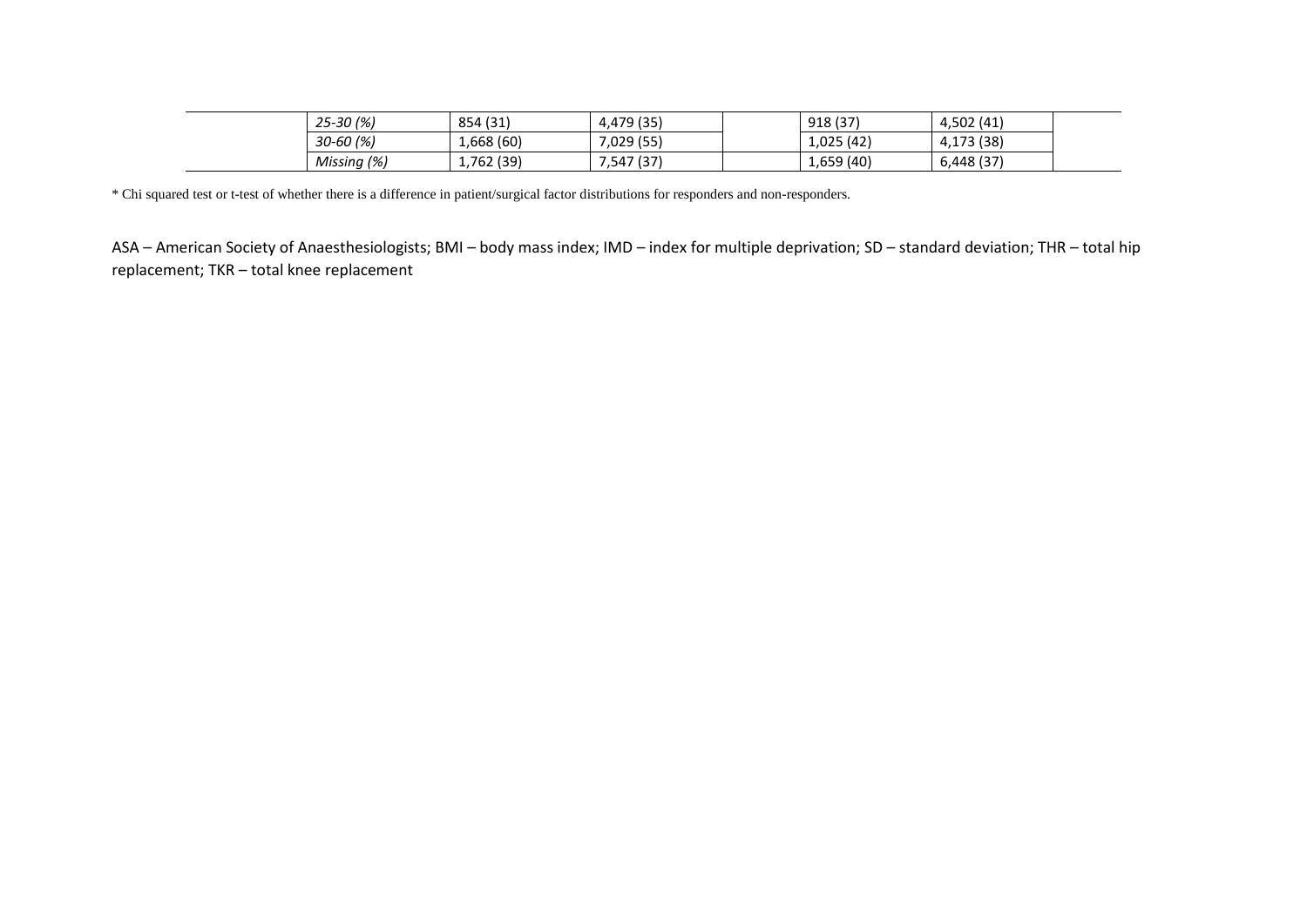**Supplementary Table 2:** Oxford Hip Score (OHS) and Oxford Knee Score (OKS) responses (all at one year post-operation) following THR and TKR.

|                               | 'How many times have you seen a physiotherapist since you left hospital?' |            |                  |                |                |                |  |
|-------------------------------|---------------------------------------------------------------------------|------------|------------------|----------------|----------------|----------------|--|
|                               |                                                                           | 'None'     | 'Some'           |                |                |                |  |
| Physio sessions               | <b>Missing</b>                                                            | 0 sessions | $\geq$ 1 session | $1-5$          | $6 - 10$       | $>10$          |  |
| THR (n=17,338)                |                                                                           |            |                  |                |                |                |  |
| N, year 1 (%)                 | 4111 (19)                                                                 | 8065 (38)  | 9273 (43)        | 6949 (32)      | 1568 (7)       | 756 (4)        |  |
| <b>OHS</b>                    |                                                                           |            |                  |                |                |                |  |
| Pain (% no pain)              | 47                                                                        | 53         | 45               | 48             | 38             | 30             |  |
| Washing (% no problems)       | 65                                                                        | 71         | 61               | 63             | 57             | 44             |  |
| Transport (% no problems)     | 48                                                                        | 59         | 47               | 50             | 40             | 31             |  |
| Walking (% no pain > 30 mins) | 64                                                                        | 73         | 63               | 66             | 56             | 47             |  |
| Standing (% no problems)      | 64                                                                        | 68         | 58               | 61             | 51             | 42             |  |
| Limping (% no problems)       | 53                                                                        | 59         | 47               | 51             | 35             | 29             |  |
| Dressing (% no pain)          | 38                                                                        | 46         | 37               | 39             | 32             | 23             |  |
| Night pain (% no pain)        | 67                                                                        | 70         | 61               | 65             | 55             | 44             |  |
| Work (% no problems)          | 56                                                                        | 64         | 53               | 56             | 46             | 37             |  |
| Sudden pain (% no pain)       | 74                                                                        | 77         | 69               | 72             | 64             | 54             |  |
| Shopping (% no problems)      | 52                                                                        | 64         | 53               | 57             | 45             | 36             |  |
| Stairs (% no problems)        | 47                                                                        | 58         | 46               | 50             | 39             | 28             |  |
| Mean OHS (SD) +               | 38.8 (9.4)                                                                | 40.6 (8.7) | 38.0 (10.0)      | 38.9 (9.5)     | 36.0 (10.6)    | 32.7 (11.3)    |  |
|                               |                                                                           |            |                  |                |                |                |  |
| TKR (n=20,266)                |                                                                           |            |                  |                |                |                |  |
| N, year 1 (%)                 | 4537 (18)                                                                 | 4202 (17)  | 16058 (65)       | 10145 (41)     | 3886 (16)      | 2027 (8)       |  |
| <b>OKS</b>                    |                                                                           |            |                  |                |                |                |  |
| Pain (% no pain)              | 36                                                                        | 40         | 29               | 33             | 25             | 13             |  |
| Washing (% no problems)       | 64                                                                        | 73         | 64               | 68             | 60             | 42             |  |
| Transport (% no problems)     | 37                                                                        | 46         | 35               | 40             | 29             | 15             |  |
| Walking (% no pain > 30 mins) | 54                                                                        | 64         | 56               | 61             | 52             | 33             |  |
| Standing (% no problems)      | 41                                                                        | 50         | 38               | 43             | 32             | 17             |  |
| Limping (% rarely)            | 46                                                                        | 55         | 43               | 48             | 38             | 20             |  |
| Kneeling (% no pain)          | 6                                                                         | 9          | 5                | $\overline{7}$ | $\overline{4}$ | $\overline{2}$ |  |
| Night pain (% no pain)        | 50                                                                        | 56         | 45               | 50             | 40             | 23             |  |
| Work (% no problems)          | 41                                                                        | 51         | 39               | 44             | 34             | 18             |  |
| Confidence (% no problems)    | 61                                                                        | 69         | 61               | 65             | 58             | 38             |  |
| Shopping (% no problems)      | 49                                                                        | 60         | 50               | 55             | 46             | 28             |  |
| Stairs (% no problems)        | 38                                                                        | 48         | 38               | 43             | 33             | 17             |  |
| Mean OKS (SD) +               | 35.0 (10.9)                                                               | 37.3 (9.8) | 34.5 (10.5)      | 36.1(9.8)      | 33.5 (10.4)    | 28.7(11.7)     |  |

† P<0.05 for the comparison of Physiotherapy='None' with Physiotherapy≥1 ('Some')

Mins – minutes; N – number of cases; OHS – Oxford Hip Score; OKS – Oxford Knee Score; SD – standard deviation; THR – total hip replacement; TKR – total knee replacement